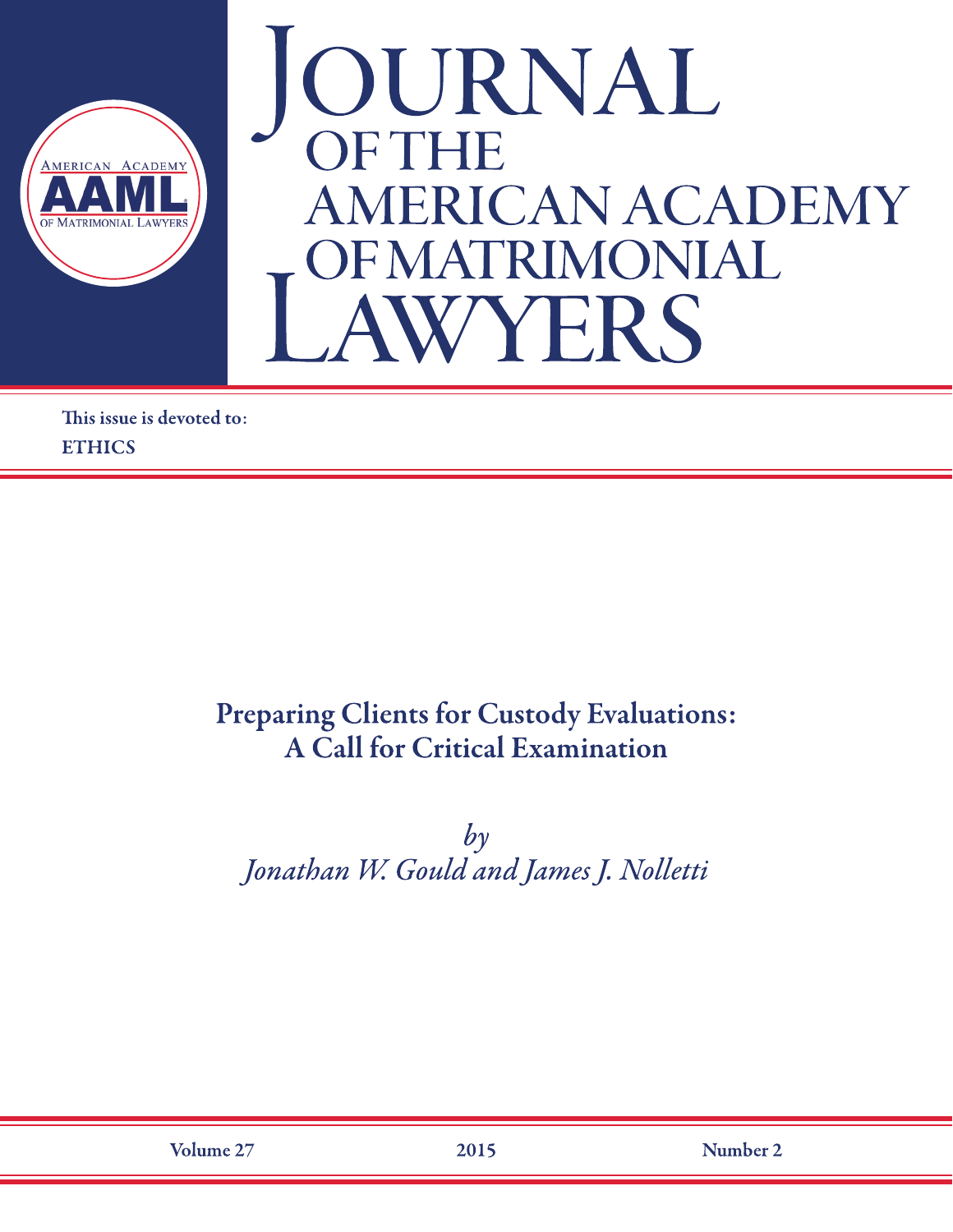# **Preparing Clients for Custody Evaluations: A Call for Critical Examination**

by

Jonathan W. Gould\* and James J. Nolletti\*\*

As advocates, lawyers have the obligation to zealously protect, assert, and pursue the client's legitimate interests within the bounds of the law. In civil and criminal litigation, zealous advocacy requires the preparation of one's case and client for all phases of the litigation. Such preparation routinely includes, among other things, surreptitious video surveillance, online computer research, retention of jury consultants, and witness preparation by experts within the bounds of ethical standards. However, a controversy exists with respect to zealous advocacy in the context of family law custody litigation and, in particular, what is and is not appropriate preparation with parents/litigants involved in the child custody evaluation process. In identifying the issue of whether and to what extent a party seeking custody should be prepared by his or her attorneys as one of the most controversial issues in the area of child custody litigation, lawyer Robert Z. Dobrish wrote: "Now zealous advocacy seems to be in disrepute and it is being suggested that the knights of the legal establishment venture forth to do battle with blunted spears and plastic shields."1

Recently, debate also has sharpened among mental health professional about what activities are appropriate when assisting attorneys in their pre-trial preparation of parent/litigants in-

<sup>\*</sup> Ph.D., ABPP, Charlotte, North Carolina. We wish to acknowledge the permission provided by Gary Nickelson, Esquire, who contributed to an earlier version of this paper presented at the September 2013 Conference on Advanced Issues in Child Custody: Evaluation, Litigation, and Settlement. Association of Family & Conciliation Courts and American Academy of Matrimonial Lawyers.

<sup>\*\*</sup> J.D., White Plains, New York.

<sup>1</sup> Robert Z. Dobrish, *Custody Evaluations: The Propriety of Preparation*, N.Y.L.J. (Feb. 6, 2012).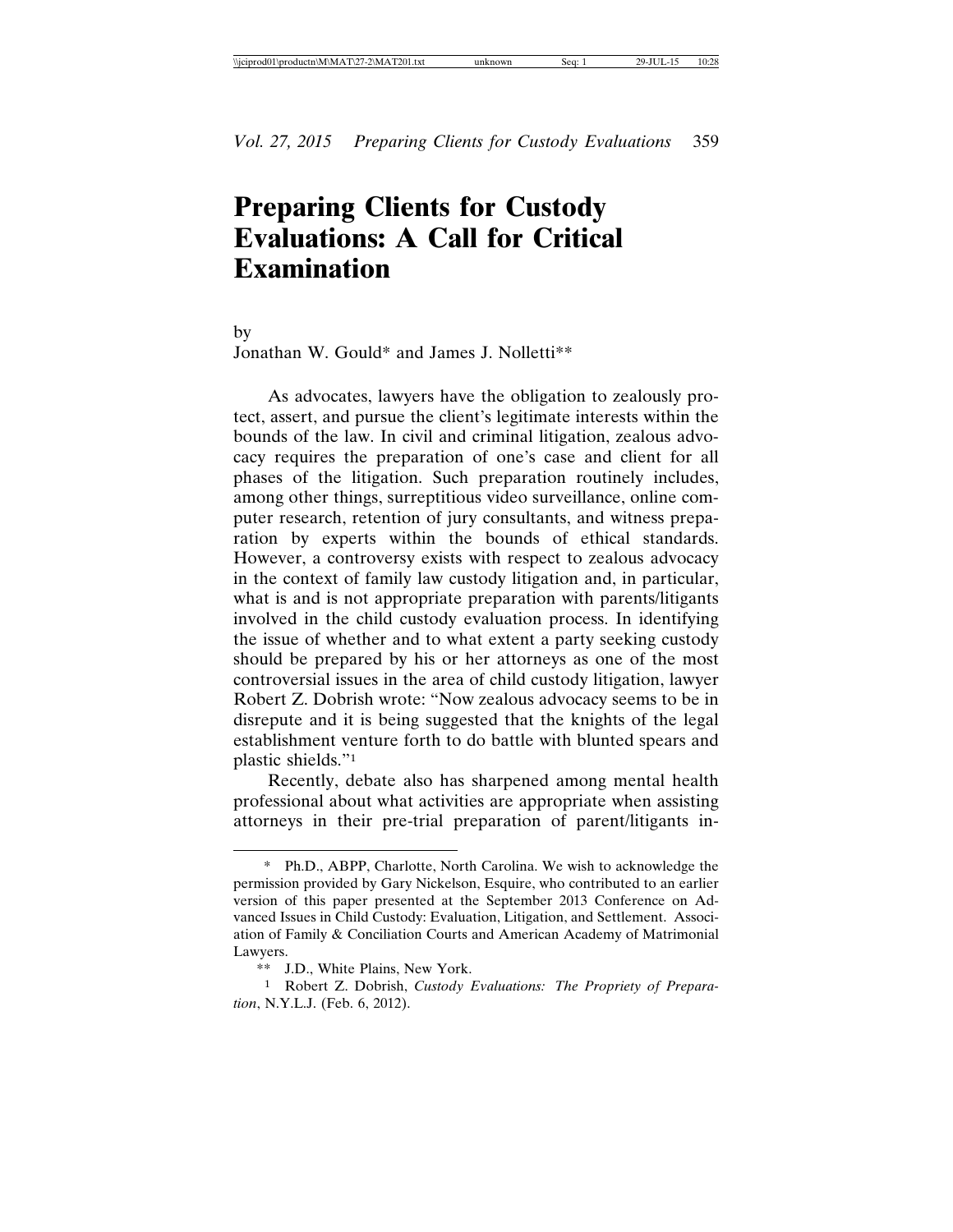volved in the child custody evaluation process.2 Robert Kaufman has written that the role of the mental health consultant in family law litigation is highly controversial.<sup>3</sup> David Martindale posits:

Though empirical data are not available, many who work in the family law field have come to a disturbing conclusion: Mental health professionals (MHPs) are engaging in activities, the objective of which is to assist litigants in presenting themselves to evaluators in deceptive ways. Acting as consultants to attorneys, the MHPs are doing this with increasing frequency. Such activities include providing litigants with information that would facilitate efforts on their part to dissimulate either in response to test items or in response to interview questions.4

In this article, we describe similarities and differences in how attorneys and mental health professionals may assist parents who are engaged in the child custody evaluation process. We summarize current literature addressing appropriate and inappropriate parent-litigant preparation practices. We discuss many of the unexamined areas involved in parent-litigant preparation. We conclude that there are far more questions than answers about where one can draw the line in identifying appropriate and inappropriate practices.

The purpose of a child custody evaluation is to provide the court with information about each child, each parent, parentchild interactions, and other relevant family factors.<sup>5</sup> Based upon these data, the evaluator formulates opinions about the psycho-

<sup>2</sup> William G. Austin et al., *Forensic Expert Roles and Services in Child Custody Litigation: Work Product Review and Case Consultation*, 8 J. CHILD CUSTODY 47 (2011); Jonathan W. Gould et al., *Testifying Experts and Non-testifying Trial Consultants: Appreciating the Differences*, 8 J. CHILD CUSTODY 32 (2011); Thomas G. Gutheil, *Reflections on Coaching by Attorneys*. 31 J. AM. ACAD. PSYCHIATRY & L. 6 (2003); Robert L. Kaufman, *Forensic Mental Health Consulting in Family Law: Where Have We Come from? Where Are We Going?*, 8 J. CHILD CUSTODY 5 (2011); S. Margaret Lee & Lorie S. Nachlis, *Consulting with Attorneys: An Alternative Hybrid Model*, 8 J. CHILD CUSTODY 84 (2011).

<sup>3</sup> Kaufman, *supra* note 2, at 23.

<sup>4</sup> David A. Martindale, *Children's Best Interests and Coached Custody Litigants: Instruction in Deception*, 28 MATRIM. STRATEGIST 1, 1 (Feb. 2010).

<sup>5</sup> American Academy of Child and Adolescent Psychiatry, *Practice Parameters for Child Custody Evaluation*, 36 J. AM. ACAD. CHILD & ADOLESCENT PSYCHIATRY 57S-68S, 59S (1997); American Psychological Association, *Guidelines for Child Custody Evaluations in Family Law Proceedings*, 65 AM. PSYCHOL. 863–67, 864 (2010); Association of Family and Conciliation Courts, Association of Family and Conciliation Courts Child Custody Task Force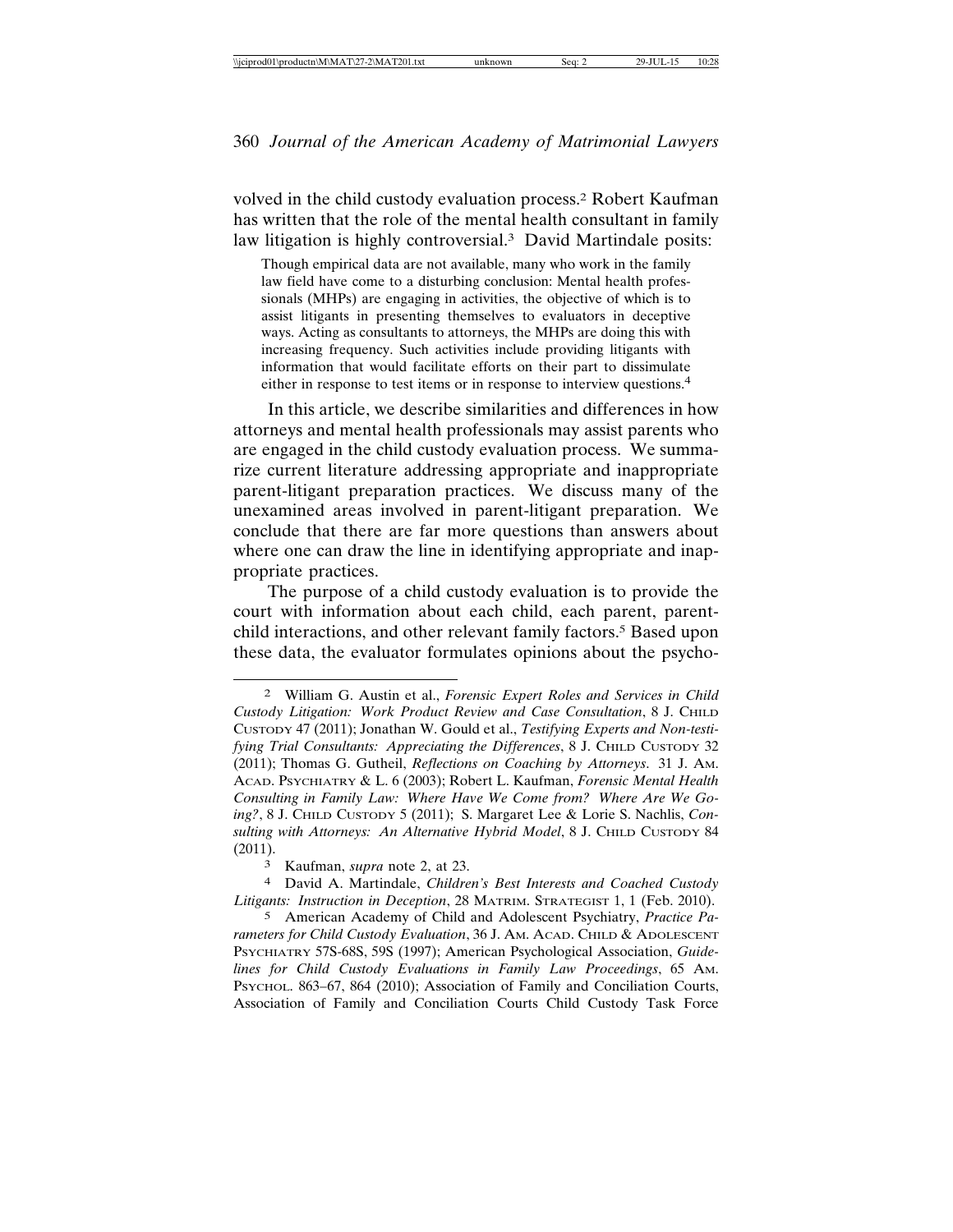logical best interests of the child that will assist the court in its custody determinations.6

## **I. Preparing Clients for Child Custody Evaluation**

"The adversary system's working assumption is that the court will make a more accurate determination of the child's best interests if each litigant has the opportunity to present his or her best case."7

One part of the custody determination process is the use of a forensic psychological evaluation of one or both parents. We focus here on child custody evaluations, but note that many of the questions we raise apply to both psychological evaluations of one parent and parental fitness/competency evaluations of a parent and child(ren).

Obtaining information and expert opinions drawn from a forensic psychological evaluation is only one part of custody litigation and may not be the most important part of the process. Yet, forensic psychological evaluations, in general, and child custody evaluations, in particular, are an important component in the court's deliberations about the best interests of the child in a custody dispute.8

Attorneys often engage mental health consultants to assist the counsel in their preparation for trial. Attorneys may engage a mental health consultant to assist in writing direct and cross

<sup>(</sup>Hereafter: Schepard), *Mental Health Consultants and Child Custody Evaluations: A Discussion Paper*, 49 FAM. CT. REV. 723, 724-25 (2011).

<sup>6</sup> MARC J. ACKERMAN, ANDREW W. KANE, JONATHAN W. GOULD & MILFRED DALE, PSYCHOLOGICAL EXPERTS IN DIVORCE ACTIONS (6th ed. 2015); JONATHAN W. GOULD, CONDUCTING SCIENTIFICALLY CRAFTED CHILD CUSTODY EVALUATIONS (2006); JONATHAN W. GOULD & DAVID A. MARTIN-DALE, THE ART AND SCIENCE OF CHILD CUSTODY EVALUATIONS 3, 18 (2007); PHILLIP M. STAHL, CONDUCTING CHILD CUSTODY EVALUATIONS: FROM BA-SIC TO COMPLEX ISSUES 1, 4 (2010); David A. Martindale & Jonathan W. Gould, *The Forensic Model: Ethics and Scientific Methodology Applied to Child Custody Evaluations*, 1 J. CHILD CUSTODY 1(2004).

<sup>7</sup> Andrew Schepard, *Mental Health Consultants and Child Custody Evaluations: A Discussion Paper*, 49 FAM. CT. REV. 723, 727 (2011).

<sup>8</sup> Martindale & Gould, *supra* note 6; Schepard, *supra* note 7, at 725; Timothy M. Tippins & Jeffrey P. Wittmann, *Empirical and Ethical Problems with Custody Recommendations: A Call for Clinical Humility and Judicial Vigilance*, 43 FAM. CT. REV. 193, 193 (2005).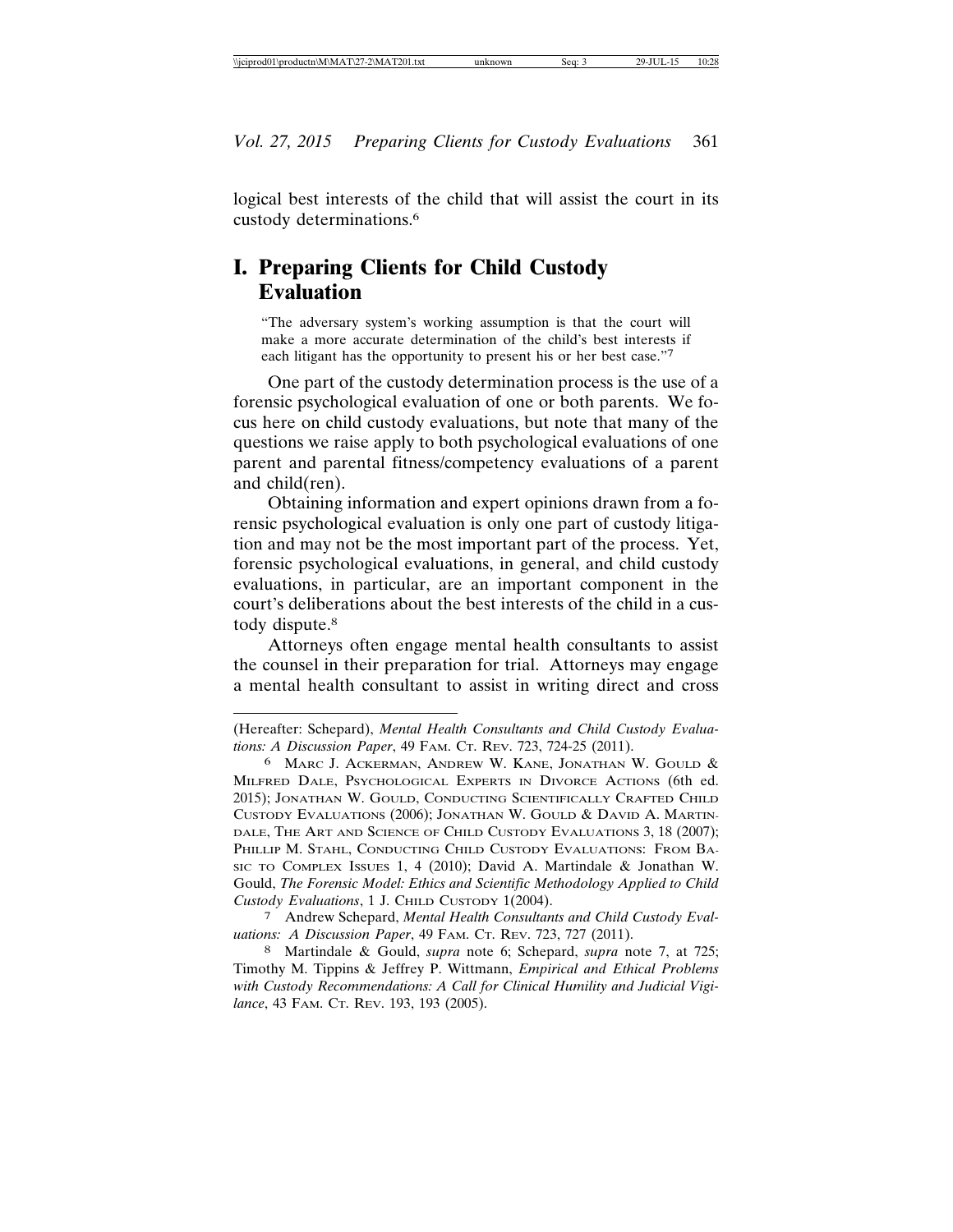examination questions to be used at trial. They may engage a mental health consultant to educate their client about current behavioral science literature. They may engage a mental health consultant when a particular client is going to be, or has been, evaluated by a court appointed child custody evaluator.9 Robert Kaufman observes that "[o]f the many diverse services that trial consultants have provided, working with witnesses in preparation for trial is the most controversial."10 We would add that working with parent-litigants involved in the child custody evaluation process is also highly controversial.

In an attempt to "promote interdisciplinary dialogue on the emerging but largely unexamined role of a mental health consultant,"11 the Association of Family and Conciliation Courts created a task force to examine the "role of the mental health consultant in the forensic mental health evaluation process."12 Among the conclusions set forth in the Task Force's discussion paper were, first, "the role of the mental health consultant is without enough agreement to create definitive guidelines" and, second, neither specific regulations nor case law provide "clear guidance on the role of a mental health consultant."13 This conclusion is echoed in other peer-reviewed literature that describes the mental health consultation role as "controversial, expanding rapidly, and . . . relatively unexamined."14

Andrew Schepard notes that "the attorney's goals in engaging [a mental health] consultant [include] one or more of the following (or some combination thereof):

1. support for the litigant participating in the evaluation, including education of the litigant about the nature and purposes of a forensic mental health evaluation (*litigant education and support*). The consultant usually performs this function before the evaluation takes place or while it is being conducted;

<sup>9</sup> Schepard, *supra* note 7, at 725.

<sup>10</sup> Kaufman, *supra* note 2, at 23.

<sup>11</sup> Schepard, *supra* note 7, at 724.

<sup>12</sup> *Id.*

<sup>13</sup> *Id.*

<sup>14</sup> Elena Hobbs-Minor & Matthew J. Sullivan, *Mental Health Consultant in Child Custody Cases, in* INNOVATIONS IN INTERVENTIONS WITH HIGH CON-FLICT FAMILIES 1, 1 (L. Fieldstone & C. Coates eds. 2008).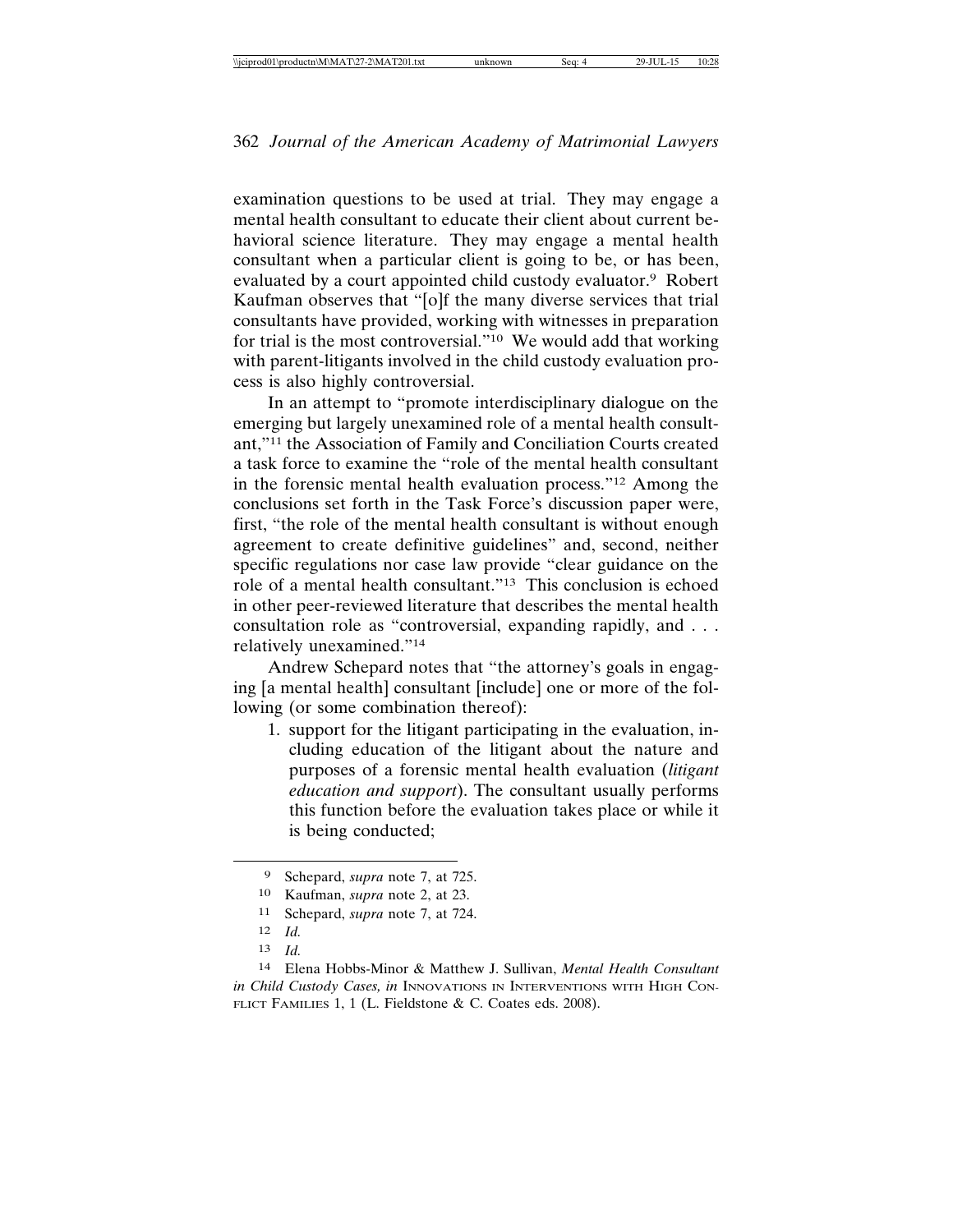- 2. consultation with the attorney about the forensic mental health evaluation, including review of the quality of the forensic mental health evaluation, and aiding the lawyer in preparing for cross-examination of the evaluator (variously called *case analysis and evaluation* by lawyers and *litigation support, assessment and peer review* by the mental health consultants); and
- 3. testimony by the consultant at trial."15

"The [mental health] consultant usually performs functions (2) and (3) after the [child custody] evaluation . . . has been completed."16

The American Society of Trial Consultants' (ASTC) ethical standards mirror concerns raised by Martindale. Among the standards articulated in the Professional Code of ASTC relevant for mental health consultants involved in family law litigation is the direction for trial consultants to advocate that a witness tell the truth. Mental health consultants are also directed to provide witness preparation services within the boundaries of their competence based on education, training, or other appropriate professional experience. Mental health consultants do not script specific answers or censor appropriate and relevant answers based solely on the expected harmful effect of the outcome of the case.17

Thomas Gutheil also voices concern about coaching of litigants that influences litigants' behavior and demeanor in an evaluation that has the intent to affect the outcome. He views coaching with the intent to influence the outcome as "an ethical problem," while also noting that "the exact nature and the occurrence of coaching itself are not always unambiguous."18

Attorneys have an ethical responsibility to present the best case for their clients. One component of preparing the best case is to assist both the parent/litigant and witnesses to be able to clearly explain their testimony. Most often, attorneys will not tell their clients what to say but, rather, only how to say it. It is unclear whether a similar such role is proper for a mental health consultant working with an attorney to assist a parent/litigant.

<sup>15</sup> Schepard, *supra* note 7, at 726-27.

<sup>16</sup> *Id.*

<sup>17</sup> Kaufman, *supra* note 2, at 24.

<sup>18</sup> Gutheil, *supra* note 2, at 6.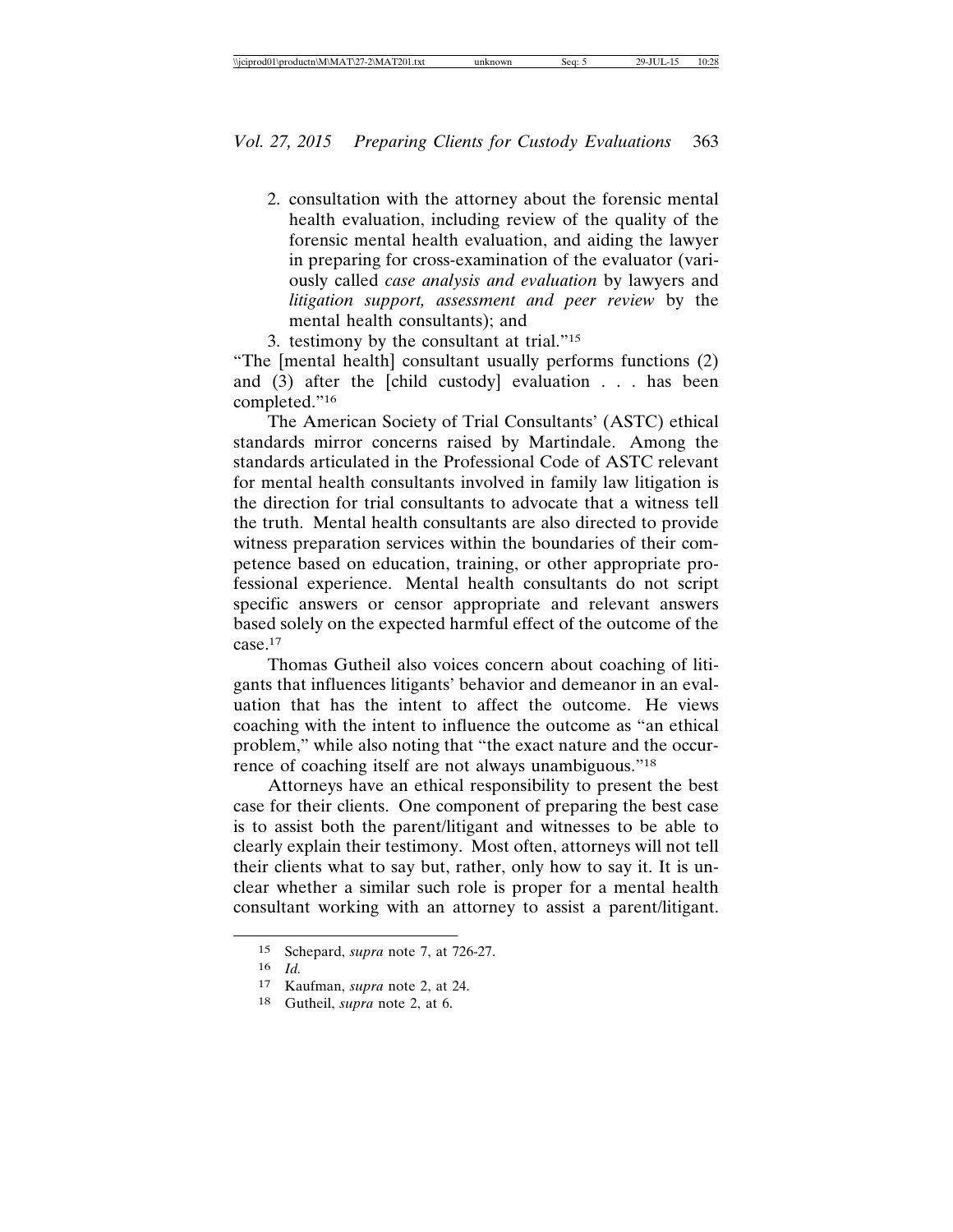| \\iciprod01\productn\M\MAT\27-2\MAT201.txt<br>10:28<br>29-JUL-15<br>Sea:<br>unknown |
|-------------------------------------------------------------------------------------|
|-------------------------------------------------------------------------------------|

Below, we explore some of the unanswered questions that such a consulting role raises.

# **II. Assumptions and Research Regarding Mental Health Consultants in the Child Custody Evaluation Process**

Although we are concerned about the inappropriate use of mental health consultants in preparing parents involved in the child custody evaluation process, recent empirical data suggests that attorneys engage in the type of client preparation recommended by Schepard.

James Bow, Michael C. Gottlieb, Dianna J. Gould-Saltman, and Lesly Hendershot conducted a survey of attorney and mental health provider (MHP) views on client preparation.<sup>19</sup> The results showed that 74% of the attorneys surveyed answered "yes" to the question: Should a MHP ever prepare clients for child custody evaluations? Only 44% of the MHPs surveyed answered yes to the same question. The most frequently cited reasons for family law attorneys to refer their clients to a mental health professional were to provide support during the evaluation process (47%) and to help the client understand the custody evaluation process. None of the family law attorneys indicated that they referred their clients to mental health professionals to rehearse potential questions and answers. Among those attorneys who referred their clients to mental health professionals to assist with test-taking strategies, the attorneys reported that their referral was intended to reduce their client's anxiety and help the client to understand the evaluation process.

We note, however, that some of the controversy over attorney or mental health consultant preparation for those involved in the child custody evaluation process stems from a lack of consensus about the meaning of terms such as "coaching" and "client preparation." We also believe that some of the controversy over "coaching" or "client preparation" is based upon unfounded beliefs about what well-intentioned, ethical attorneys and mental

<sup>19</sup> James N. Bow et al., *Partners in the Process: How Attorneys Prepare Their Clients for Custody Evaluations and Litigation*, 49 FAM. CT. REV. 750-59 (2011).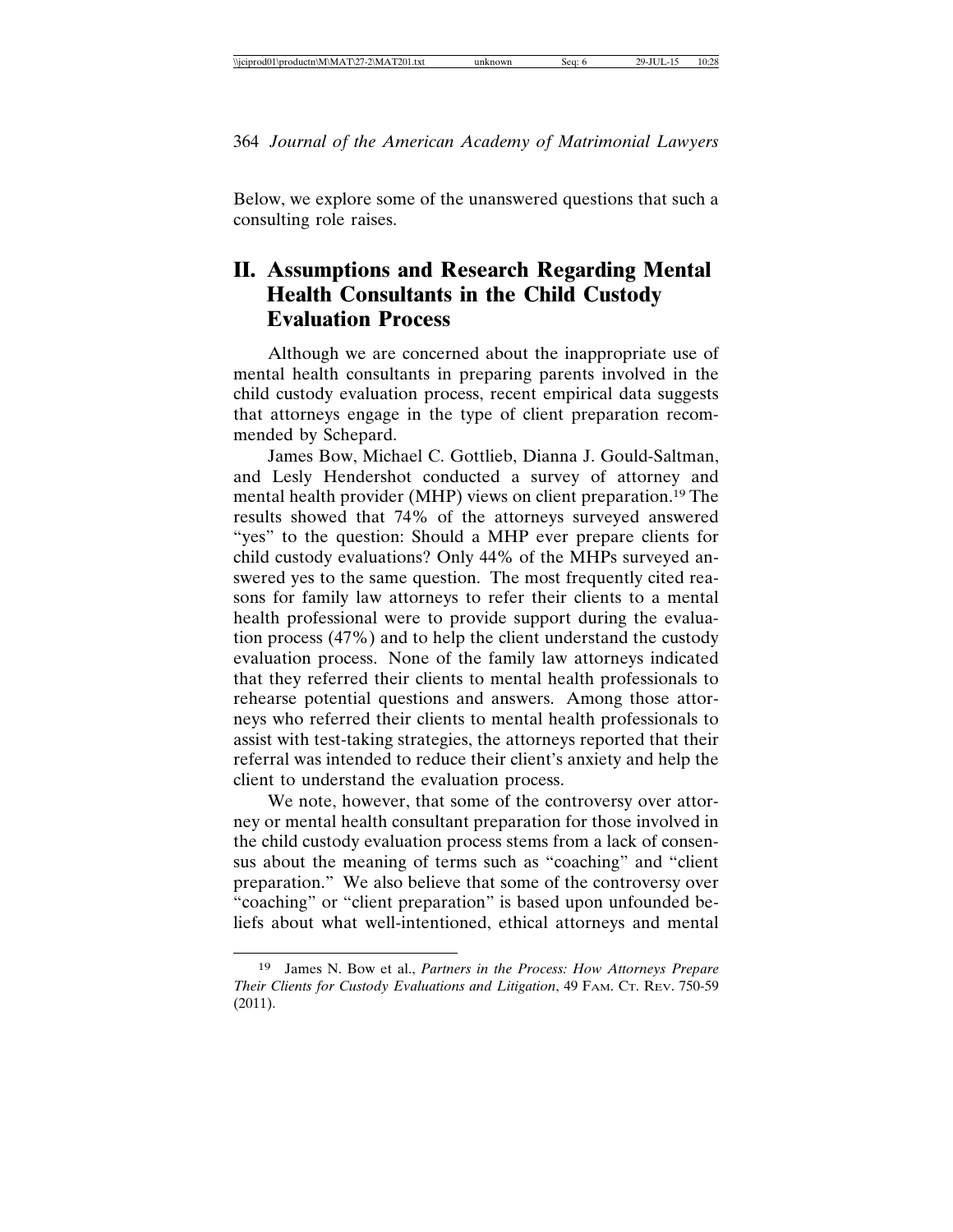health consultants engage in when behind closed doors with parents involved in the child custody evaluation process.

When MHPs are hired as consultants by family law attorneys, the confidentiality of the attorney-client privilege and/or attorney work product privilege is extended to the MHP's professional services. This does not however mean that the fact of the MHP's engagement, as well as the time charges and dates of services, is off limits on cross-examination, and those matters can be raised by opposing counsel on the issue of credibility.

Although we agree with the concern expressed by Martindale that "[i]t comes as no surprise that some litigating parents are well aware of their parenting deficiencies and enter the evaluation process hoping to hide or minimize their deficiencies and to claim, convincingly, parenting strengths that may be non-existent or present only to a marginal degree."20 We also take some comfort in the Bow et al. findings that attorneys (at least those surveyed in the Bow et al. 2011 study) do not support undermining the evaluation process with the intention to present their parent-clients to evaluators "as being that which they are not."21 In their conclusion, Bow and colleagues confirm that: "In general, results from this survey indicated that family law attorneys function in an ethical and professional manner when preparing clients for child custody evaluations. They appear to be using standard and acceptable procedures and advocate appropriately for their clients."22

#### A. *Attorney Assumptions*

Attorneys who work with their parent/litigant in anticipation of his or her involvement in a child custody evaluation or in preparation for deposition or trial testimony make assumptions about the nature of their task.

We present a list of assumptions that attorneys bring to their parent/litigant relationships.

1. The parent/litigant comes into the attorney relationship without preparation. Without preparation, the parent/ litigant often cannot properly answer a question, or at

<sup>20</sup> Martindale, *supra* note 4, at 1.

<sup>21</sup> *Id.* at 1.

<sup>22</sup> Bow et al., *supra* note 19, at 758.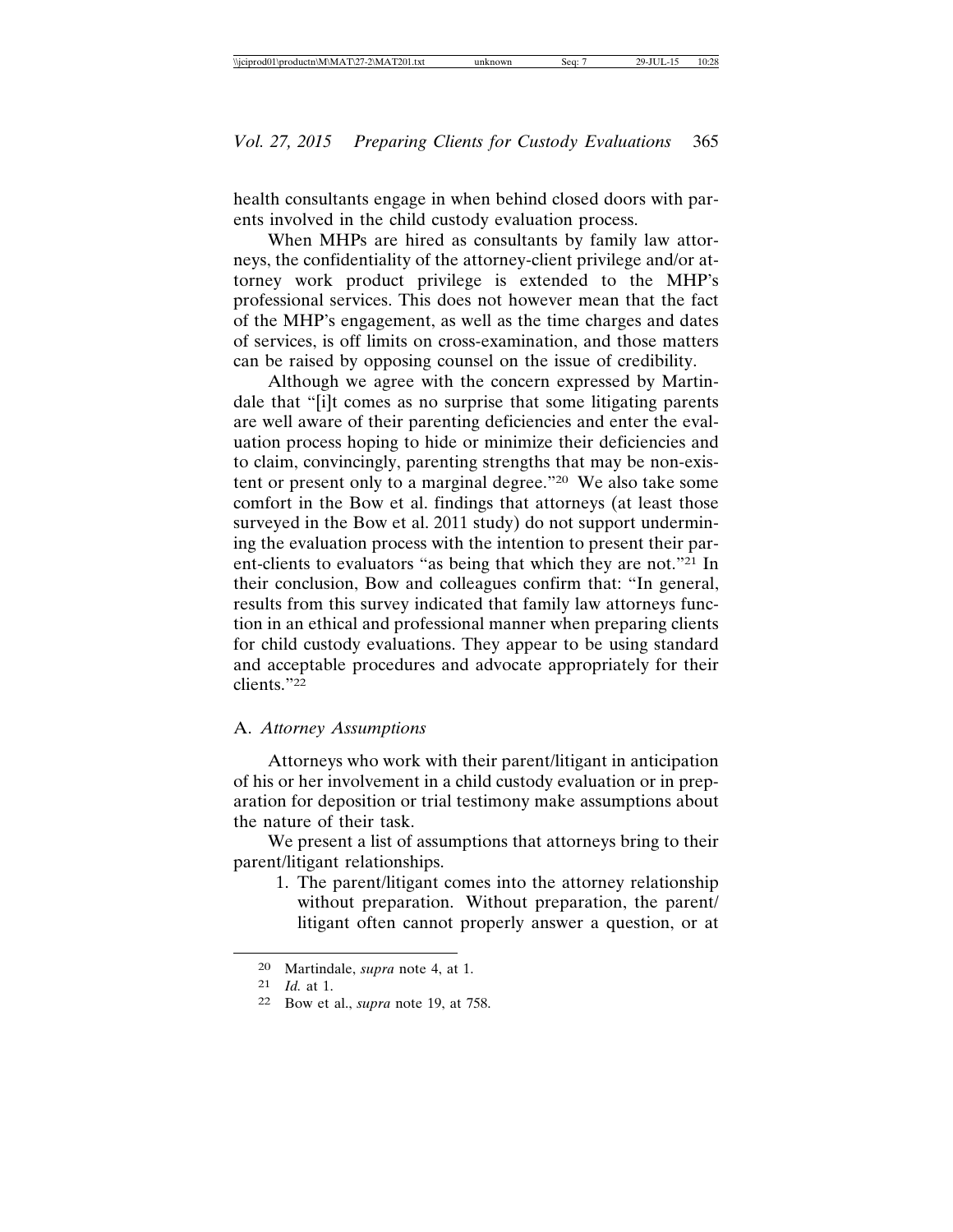least cannot answer in a manner that places her in the best possible light.

- 2. The parent/litigant often comes into the attorney relationship unable or unwilling to listen to their attorney (or anyone else);
- 3. The parent/litigant will have anxiety about any of the evaluation-related or courtroom-related processes;
- 4. The parent/litigant has hired the attorney to represent them to the best of the attorney's ability;
- 5. The parent/litigant wants to be successful in litigation;
- 6. The parent/litigant is participating in an unknown universe, and their only exposure to courtroom processes and procedure is through the overdramatized lens of the media, e.g., television, movies;
- 7. The parent/litigant has received lots of incorrect information about the child custody and litigation process. This situation is reminiscent of the adage, "When you have a cold, everyone is a doctor; when you have a lawsuit, everyone is a lawyer";
- 8. The parent/litigant has certain expectations and attorneys are in the business of reformulating those expectations to fit the reality of the litigation context;
- 9. Some parent/litigants will help the attorney's case because they are good witnesses. Some may not be and the attorney will want to keep them off the witness stand, no matter how much preparation is provided;
- 10. Parent/litigants exaggerate or dramatize their positive conduct and role in the child's life and exaggerate and dramatize the negative conduct of the opposing party's actions;
- 11. Attorneys have a professional and ethical duty to represent their client, not necessarily to advocate what would be in the best interests of the children.

We recognize that this is not an exhaustive list and we do not claim to have identified a consensus of the most important reasons attorneys prepare their clients. We believe, however, that many of the core ideas about why attorneys work with their clients to prepare them to put forth their best case are captured in these assumptions. Empirical examination of attorney assumptions about parent/litigant preparation is encouraged.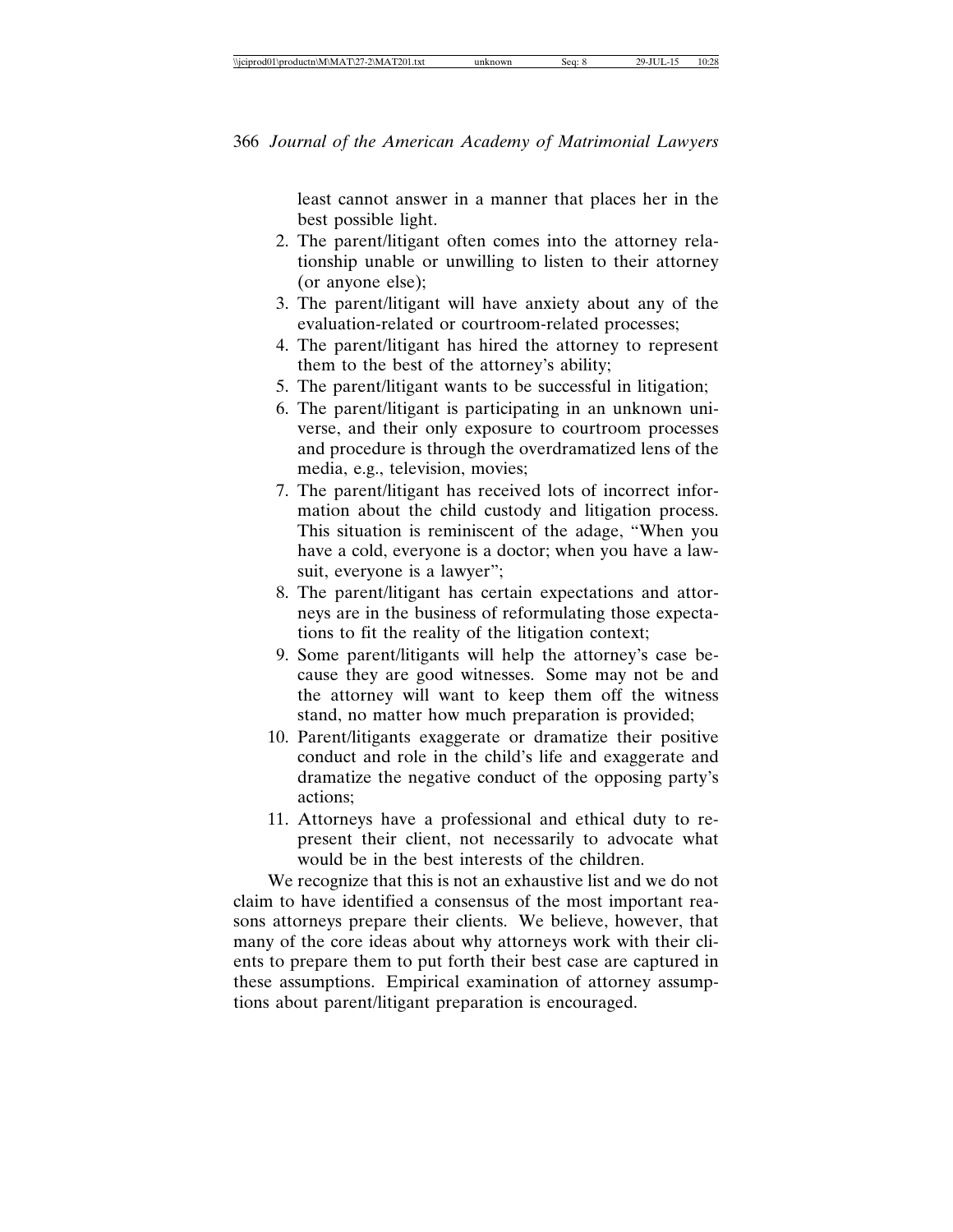#### B. *Mental Health Consultant Assumptions*

Mental health consultants also bring to their work a set of assumptions that guide their behavior.

- 1. The attorney seeks out assistance from the mental health consultant to calm the anxieties of the parent/litigant about the custody and litigation processes;
- 2. The attorney and mental health consultant will experience tension over their different approaches to providing assistance to the parent/litigant;
- 3. The attorney and mental health consultant must develop ways to communicate about their differences regarding how best to assist the parent/litigant;
- 4. The assistance offered by the mental health consultant to the parent/litigant is more restrictive than the assistance offered by the attorney;
- 5. The mental health consultant cannot assist in presenting false information to the evaluator or court;
- 6. The mental health consultant cannot assist in working with the parent/litigant about what to say to the evaluator/court;
- 7. The mental health consultant can assist in working with the parent/litigant to anticipate how to accurately present him- or herself to the evaluator and court;
- 8. The mental health consultant can assist in challenging the parent/litigant on biases and/or distorted views of the other parent;
- 9. The mental health consultant can assist in bringing to the parent/litigant's attention research findings and scholarly articles relevant to crafting developmentally appropriate parenting plans;
- 10. The consultant will assist the parent/litigant to better cope with anxieties and stress around the evaluation/ litigation;
- 11. The consultant wants the parent/litigant to better understand the strengths and weaknesses of his or her parenting;
- 12. The consultant wants the parent/litigant to accurately describe his or her parenting.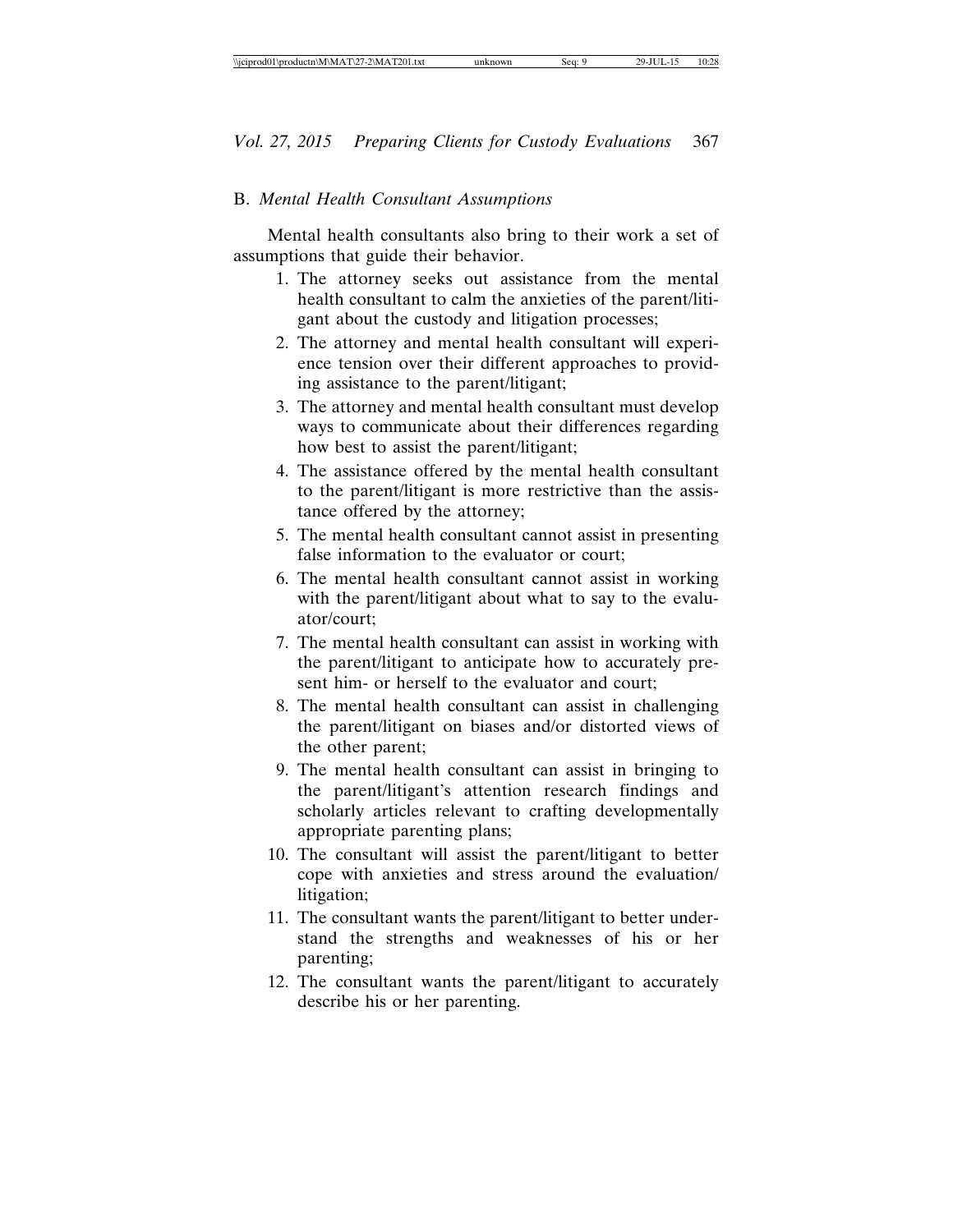#### C. *Assumptions About the Parent/Litigant*

It is likely that the attorney's client brings into his/her relationship with the attorney and mental health consultant a set of assumptions about which he/she is unaware.

- 1. The parent/litigant is often locked into his or her static view of the goodness of their parenting and the badness of the other parent's parenting;
- 2. The parent/litigant has a story to tell and will often insist on it being told (to almost anyone who will listen);
- 3. The parent/litigant is unaware of the biases and distortions embedded in his or her view of each parent's parenting abilities;
- 4. The parent/litigant will have anxiety about any of the evaluation-related or courtroom-related processes;
- 5. The parent/litigant is participating in an unknown universe, their primary exposure to courtroom processes and procedure is through the media, e.g., television, movies;
- 6. The parent/litigant may have received lots of incorrect information about the child custody and litigation process;
- 7. The parents/litigants have certain expectations about their attorneys, and mental health consultants are in the business of reformulating those expectations to fit the reality of the litigation context;
- 8. Some parent/litigants will help the attorney's case because they are good witnesses. Some parent/litigants the attorney will want to keep off the witness stand, no matter how much preparation is provided;
- 9. Parent/litigants exaggerate or dramatize their positive conduct and role in the child's life and exaggerate and dramatize the negative conduct of the opposing party's actions;
- 10. Parent/litigants often need to understand that attorneys have a professional and ethical duty to represent their client, not necessarily to advocate what would be in the best interests of the children.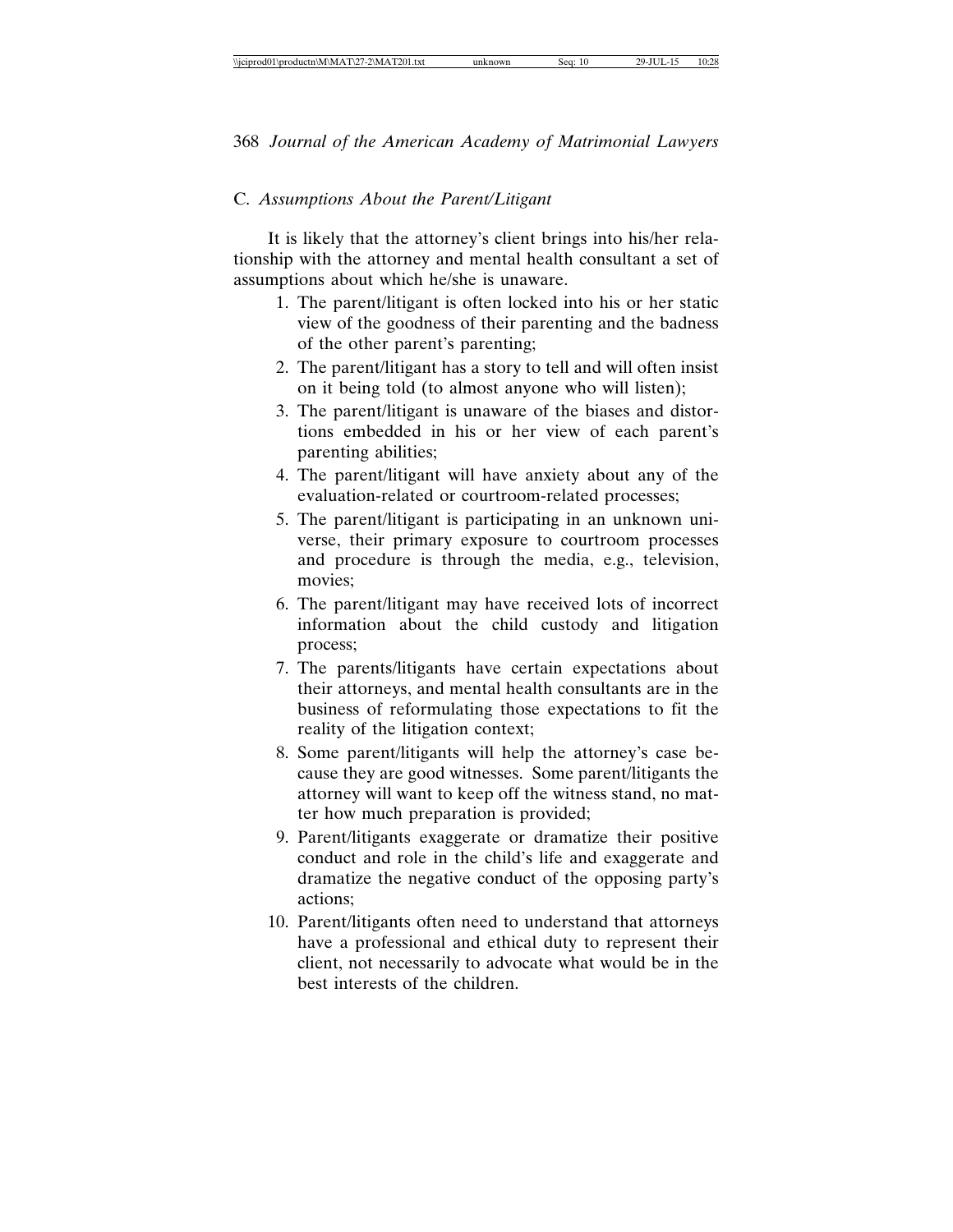#### D. *Assumptions About the Preparation Process*

We discern an assumption among some scholars who have discussed aspects of preparation when the parent/litigant is involved in the child custody process that the evaluation is best conducted when parents and their parenting has been relatively untouched by guidance from others. Putting aside the ethically untenable position of guiding a parent to intentionally present false information before the evaluator or court, we argue that parents involved in custody litigation are affected by several sources. They are influenced by their attorney and his staff. Parents are influenced by therapists, parenting coaches, friends, neighbors, extended family members, clergy, and other people in their lives. Parents may be influenced by support groups in which they are involved or by movies, books, and other social media to which they are exposed.

The notion that the evaluator is able to take a picture of a family's functioning free of influence seems virtually impossible. We cannot freeze-frame a family unit. The family is dynamic. It is evolving from a two-parent family to two single parent families. Parents and their children are influenced by their surroundings and some of those influences may affect how each presents to others within the family, presents to others outside of the family, presents to the evaluator, and/or presents to the court.

It is precisely because of the changing nature of the family from two-parent to two single-parent families—that makes reliance on self-reported data presented in face to face interviews so untrustworthy. Some of the untrustworthy information comes from a parent presenting him- or herself as she wants the evaluator to see. Research informs that both male and female custody litigants tend to present themselves in a highly favorable light.

Separating parents tend to overvalue their contribution to child-care and undervalue their spouse's contribution to childcare. Divorced couples who showed large discrepancies in their perception of involvement in child-care were far more likely to show relatively high levels of conflict during the divorce process. Empirical research indicates that parent self-reports of the nature and quality of their parenting are less reliable than third party or children's reports of their parent's parenting.

There are some parents who enter the evaluation process having spent years talking with their therapist about becoming a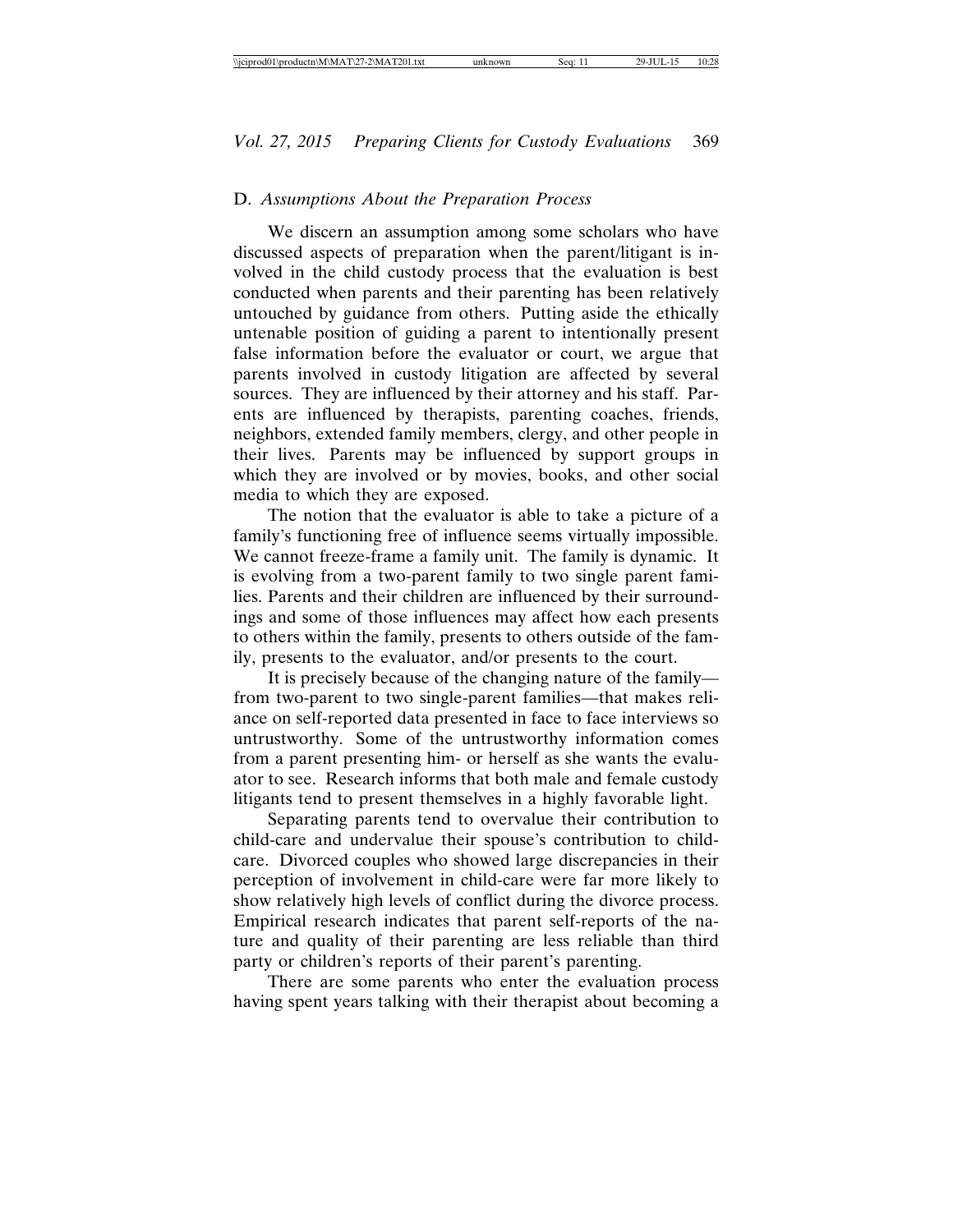better parent while other parents have worked more recently with their attorney or mental health consultant to learn to present the best picture of their parenting. Still others are influenced to present a false picture of their parenting. To make matters more difficult, within this group of parents who present a false picture, some are intentional in their deception while others are not. The point is that it is folly to believe that a family system undergoing transition from a two-parent family to two singlefamily homes while engaged in divorce and custody litigation is static. It is a moving target.

The scholarship on client preparation reveals at least two mutually exclusive underlying assumptions that may guide consultants' work with a parent/litigant. One assumption is that among the important responsibilities for the mental health consultant is to preserve the existing data base about parenting behavior so that the evaluator is able to examine *de novo* this untouched data base of parenting behavior, parenting ideas, coparenting cooperation, and other similar parent-related factors. That is, the assumption is that there is a static set of parenting and parent-related information that should be untouched prior to the completion of the evaluator's child custody report.

A contrasting assumption is that there is a set of parenting and parenting-related information that is dynamic. "The best interests of the child is a moving target, not a static set of data that remains frozen in time. The best interests of the child is a prediction and includes the potential for people to change their behavior."23

The separation processes change how each parent parents. The litigation process influences how each parent parents and may affect how they present themselves as parents to others. There are changes in how children respond differentially to mothers compared to fathers in recently separated and divorced homes. There are changes in how some fathers and mothers engage the task of parenting. There are changes in how the siblings get along. There are changes in how extended family may become involved in helping parents to take care of their children.

<sup>23</sup> Milfred "Bud" Dale, Ph.D., J.D. Personal Communication, Aug. 13, 2013. Used with his permission.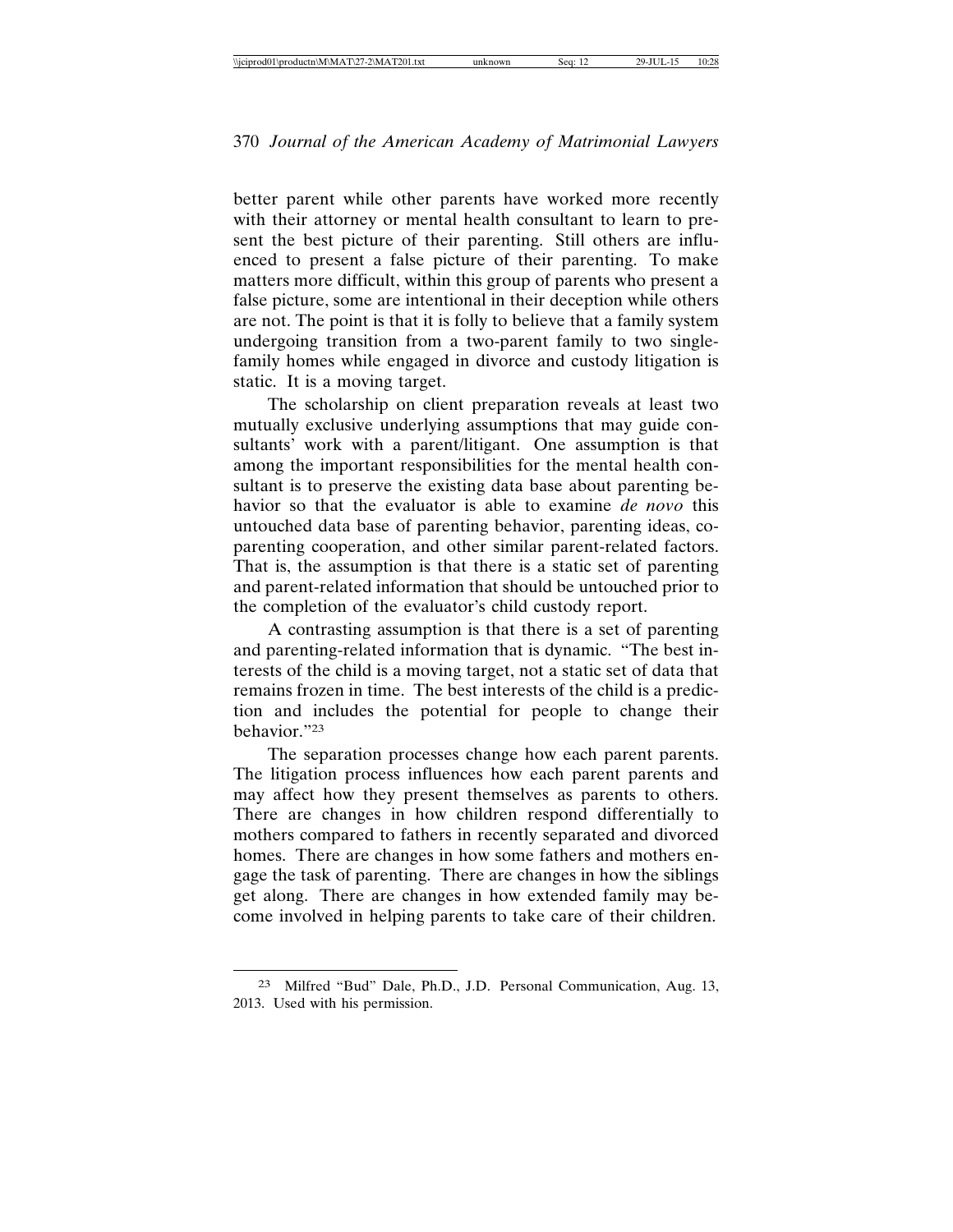Parents often become involved in counseling and therapy during separation and divorce leading to non-family influences that affect parenting. Children may become involved in schoolbased divorce programs that alter their behavior within the family, requiring adjustments to parenting by each caretaker. There is also the influence of each parent's attorney on his or her parenting, as well as influence brought about by children's work with minor's counsel or guardian *ad litems*.

Families are dynamic and the process of parenting is dynamic. Courts cannot preserve a static, untouched data set of parenting because each family lives within an ever-changing, dynamic, evolving environment. Therefore, the issue of attorney and mental health consultant preparation of parent/litigants should revolve around *intent*.

An alternative to the static-dynamic view of parenting vis a vis evaluation is to think about parenting along a continuum.24 At one end of the continuum is the pre-separation parenting that is characterized as relatively predictable patterns of behavior. Mother and father have been engaged in parenting their child for months or years. Their respective parenting roles are fairly welldefined and predictable.

Separation and divorce changes the predictable patterns of parenting behavior, in part, because the parents are no longer parenting the child together under the same roof. Each parent learns how to parent the child without the other parent physically present. The child learns how to accept parenting from each parent rather than from both parents at the same time.

There are other changes that come with the separation and divorce transitions. The result is a higher degree of variability in each parent's parenting and a lowered ability of each parent to anticipate and predict the other parent's parenting of the child. Children also have an increasingly more difficult time predicting how each parent parents because of the changing family circumstances. The separation and divorce transitions contribute to a time of maximum variability in parenting abilities. The respective parenting abilities and roles of each parent are changing, resulting in distortions of the other parent's behaviors and blurring

<sup>24</sup> We wish to thank Jay Flens, Psy.D., ABPP for his ideas about this section of the paper.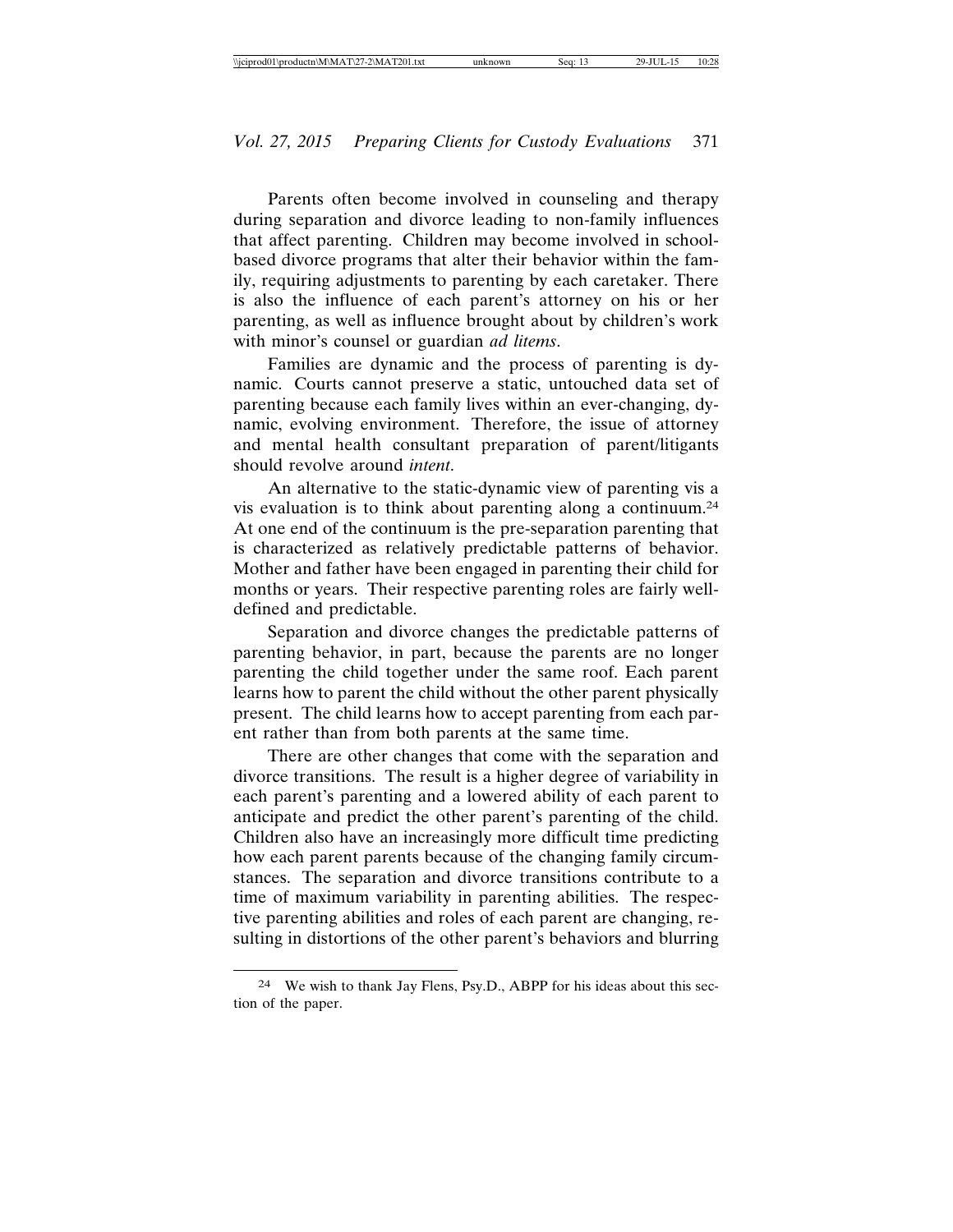of what had previously been clearly defined lines of parental authority.

After the divorce takes hold and the marital conflict subsides, most parenting becomes more predictable. There are fewer changes for the parent and for the child. There is an increase in the predictability of each parent's single parenting.

What we called above the "dynamic" view of parent could also be described as the period of parenting when there is the most variability and least amount of predictability. This increase in unpredictable parenting behavior due to emotional, physical, and geographical changes is the time when a child custody evaluation mostly is ordered to be conducted.

The evaluator is observing the family system at a time of greatest variability in parenting and family relationships. Rather than place much weight on what the parent says about how she parents, the child custody evaluator should focus attention on gathering information from historical collateral sources to inform about the nature and quality of parenting prior to the onset of marital difficulties.

## **III. Appropriate and Inappropriate Practices**

#### A. *Identifying the Unacceptable*

There appears to be general consensus among attorneys and mental health consultants about what ought *not* be done under the guise of client preparation. It is inappropriate preparation when the intent is to purposefully mislead the evaluator and/or the court.

In an attempt to better define what a mental health consultant can and cannot do when brought into the child custody evaluation process for the purpose of assisting attorneys, the Association of Family and Conciliation Courts (AFCC) Child Custody Consultant Task Force recommended that four specific practices would be unacceptable and unethical for a mental health professional consultant. They were:

1) Rehearsing a litigant's response to questions on standard psychological tests;

2) "Coaching" answers to an evaluator's anticipated questions that the litigant would not otherwise give;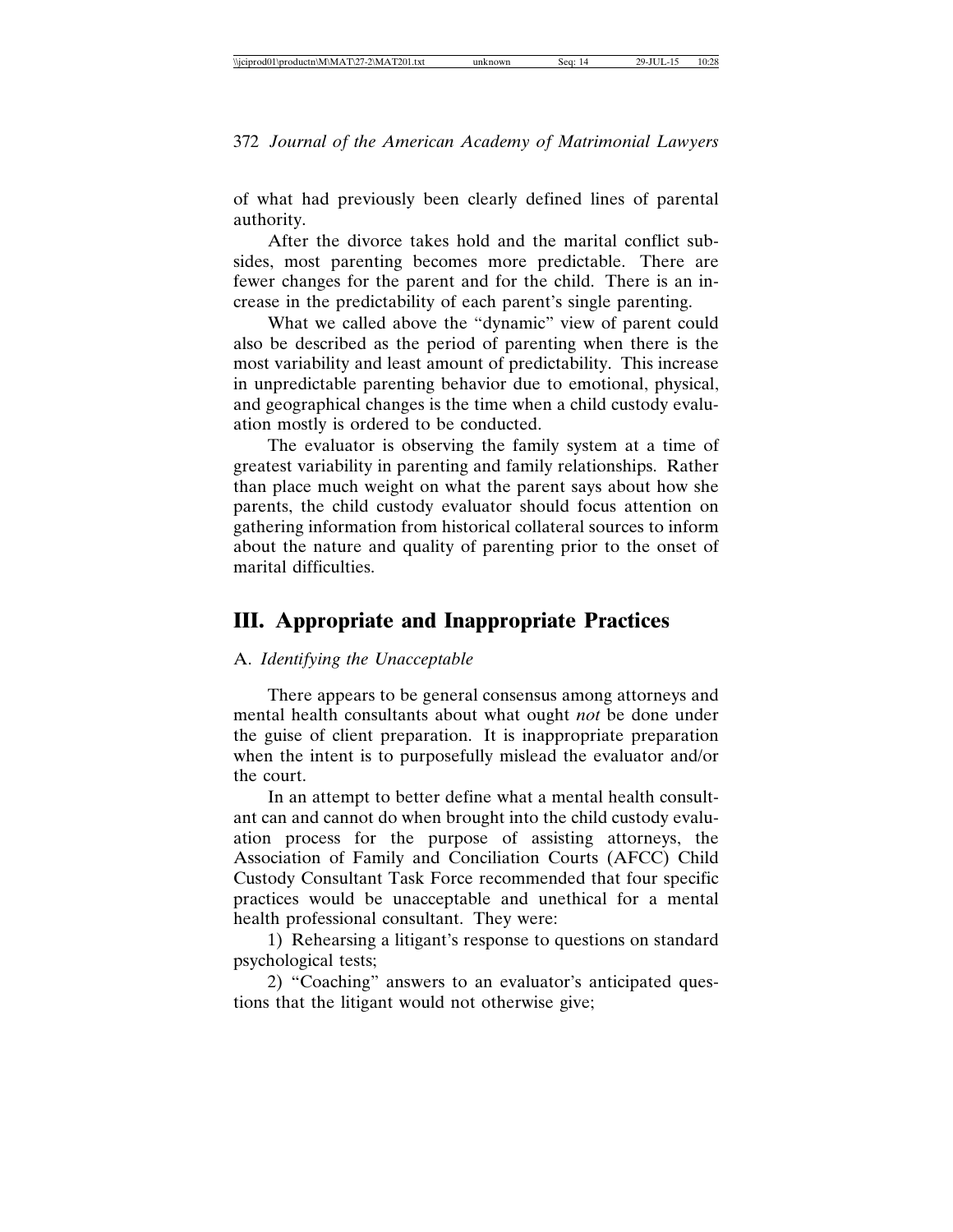3) Encouraging a litigant to make temporary and insincere changes in behavior solely for strategic, positive-impression-management reasons (e.g., telling a litigant to stop negative comments about the other parent in front of the children, suggesting or instructing a litigant to minimize or re-attribute a history of domestic violence, or suggesting a litigant become more involved in the child's activities for the purpose of creating a favorable impression on the evaluator); and

4) Suggesting that a litigant withhold important information to which an evaluator might otherwise not have access, such as prior allegations of maltreatment to child welfare agencies, prior criminal records or prior arrests.25

Although not considered among the unacceptable practices identified by the AFCC Task Force, we believe it unacceptable for a mental health consultant to support a change in a litigant's behavior when such a change is intended only for "purely strategic reasons."26 Below we talk further about these practices and discuss some of Dobrish's challenges about the appropriateness of encouraging positive change.

Hobbs-Minor and Sullivan agree with the Task Force concerns, stating, "Inappropriate and potentially unethical 'coaching' practices may include providing specific strategies to prepare for interviews and observations, psychological tests, custody evaluator questionnaires, home visits, and other procedures."27 The term "coaching," they argue, refers to "unprofessional practices that specifically prepare parents to present themselves favorably in child custody evaluations."28

Martindale, too, has raised concerns about mental health consultants whose aim is to recommend change for strategic reasons aimed at preparing parents to present a false picture of themselves and their parenting. He wrote:

When testifying custody litigants describe themselves, their spouses, their children, or the family interactions and dynamics in ways that the litigants know to be false; when the intention of the litigants in knowingly offering the false statements is to deceive the court; and, when the offering of the false statements has been encouraged by mental

<sup>25</sup> Schepard, *supra* note 5, at 729.

<sup>26</sup> *Id.* at 730.

<sup>27</sup> Hobbs-Minor & Sullivan, *supra* note 14, at 3.

<sup>28</sup> *Id.*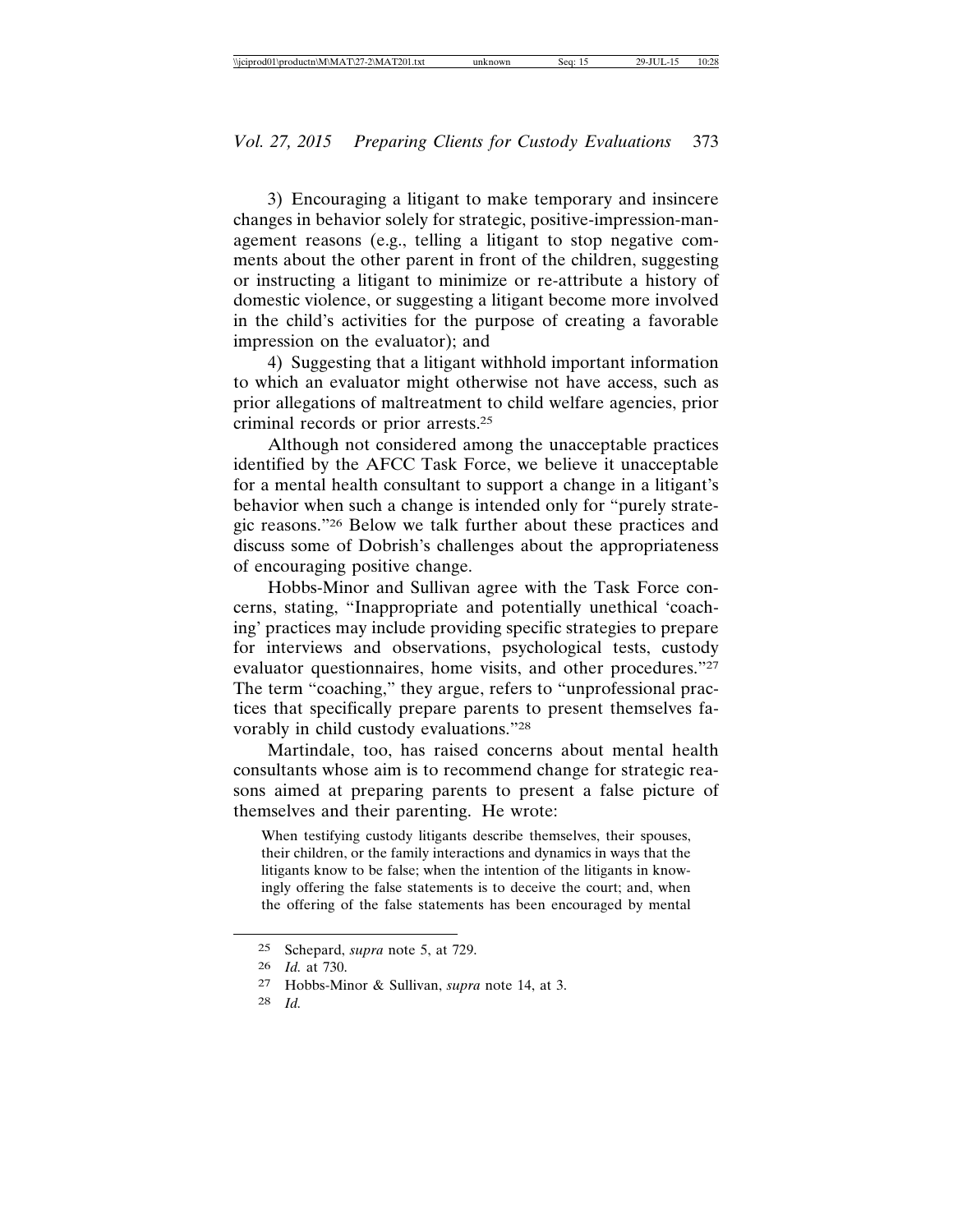health professionals who are functioning as consultants to attorneys, the mental health professionals are subverting justice. . . Mental health professionals who encourage custody litigants knowingly to offer false information are offering this advice precisely because, acting as consultants to the litigants' attorneys, the mental health professionals have set "victory" (however that might be defined by the litigants and their attorneys) as the goal and have concluded that the probability of securing victory will be increased if the litigants offer false information instead of factually accurate information.29

Looking only at the evaluation process, we believe that Martindale places far too much weight on information provided by a parent to an evaluator during in-office interviews. Perhaps a concern is that too many forensic examiners continue to place undue weight on the forensic interview process. That is a training issue for custody evaluators and an area ripe for cross-examination by attorneys during trial.

Proper forensic procedures involve gathering information from multiple independent sources. Forensic procedures also include gathering data from past and current sources of independent information. There is considerable evidence that parents involved in child custody evaluations present themselves in faceto-face interviews in an inaccurate and overly favorable manner. This means that the evaluator needs to take appropriate steps to gather information from independent data sources about the parent's assertions presented during interviews.

There is also considerable evidence that parents involved in child custody evaluations increase the amount of time they spend with their children and attempt to engage their children in more expansive activities in an attempt to present a more favorable picture of themselves as involved parents. Again, the evaluator needs to move beyond the parent's assertions presented during the forensic interview and seek information from independent third parties that will support or not support the parent's assertions.

Given the significant research evidence that parents actively work to present themselves to evaluators in a favorable light, actively engage in more expansive activities with their children, and attempt to present themselves as more involved with their children than the other spouse, it is critical that evaluators place little

<sup>29</sup> Martindale, *supra* note 4, at 3.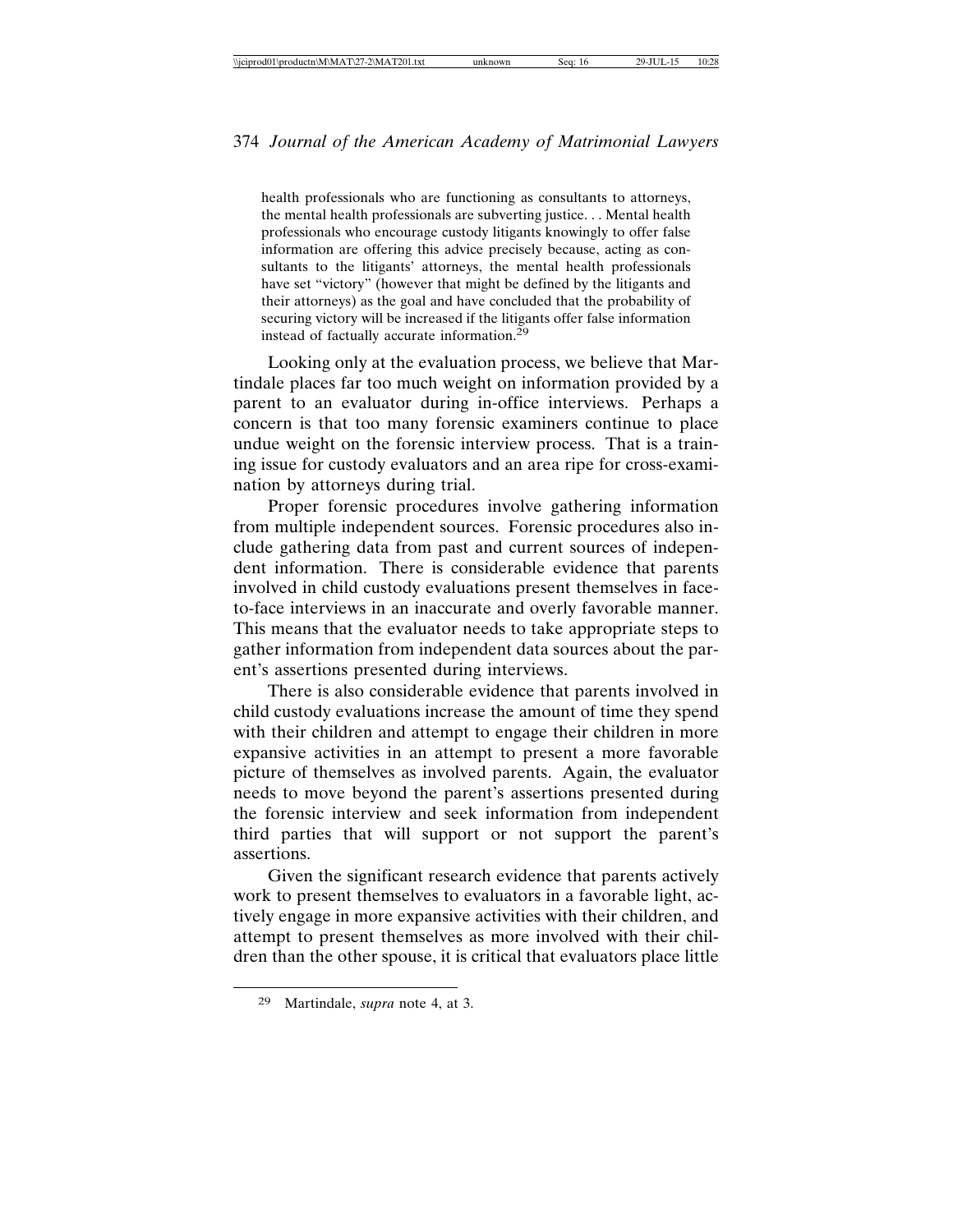weight on the forensic interview and greater weight on information obtained from independent third party observers and historical records.

As Daniel Hynan has recently argued:

one of the main tasks for evaluators is to distinguish the reality from the sales pitch. Just as a sales or marketing effort may provide a highly convincingly positive presentation about a poor or mediocre product, or alternatively a great demonstration about a truly terrific product, the parental report of reality may have nothing or everything to do with the actual parenting functioning and the parent-child relationship. The evaluator's job is to cut through the smokescreen and shed light on what has taken place in real life, and what is likely to be best for the children in the future.30

A consultant to an attorney who knows the above referenced literature and who also engages in attempting to teach the parent/litigant to falsely present to the evaluator is engaged in a dangerous and unethical game. The false information presented by the parent/litigant to the evaluator should be easily revealed as without a factual basis once the evaluator conducts a proper forensic examination. The false presentation should be uncovered through proper forensic investigative methods and the parent/litigant who provided the false assertions would be placed in the troubling position of being viewed by the evaluator as intentionally presenting false information, being out of touch with reality because the false assertions reveal a lack of knowledge and/ or understanding of events in the parent's real world, or viewed as believing the false information presented to the evaluator. None of these perceptions by the evaluator would serve the parent/litigator's case well.

Finally, attorneys have an ethical responsibility to insure that their consultants are working in a manner that reflects the ethical standards for attorneys. Acting as the attorney's agent when working with the parent/litigant, the consultant must follow the ethical standards of his profession and be informed by and directed to follow the ethical standards for attorneys.

The purpose of litigation support (including the role of the mental health consultant) is to assist the attorney in preparation for trial. Conducting therapy with the parent-litigant under the

<sup>30</sup> DANIEL J. HYNAN, CHILD CUSTODY EVALUATION: NEW THEORETI-CAL APPLICATIONS AND RESEARCH 36 (2014).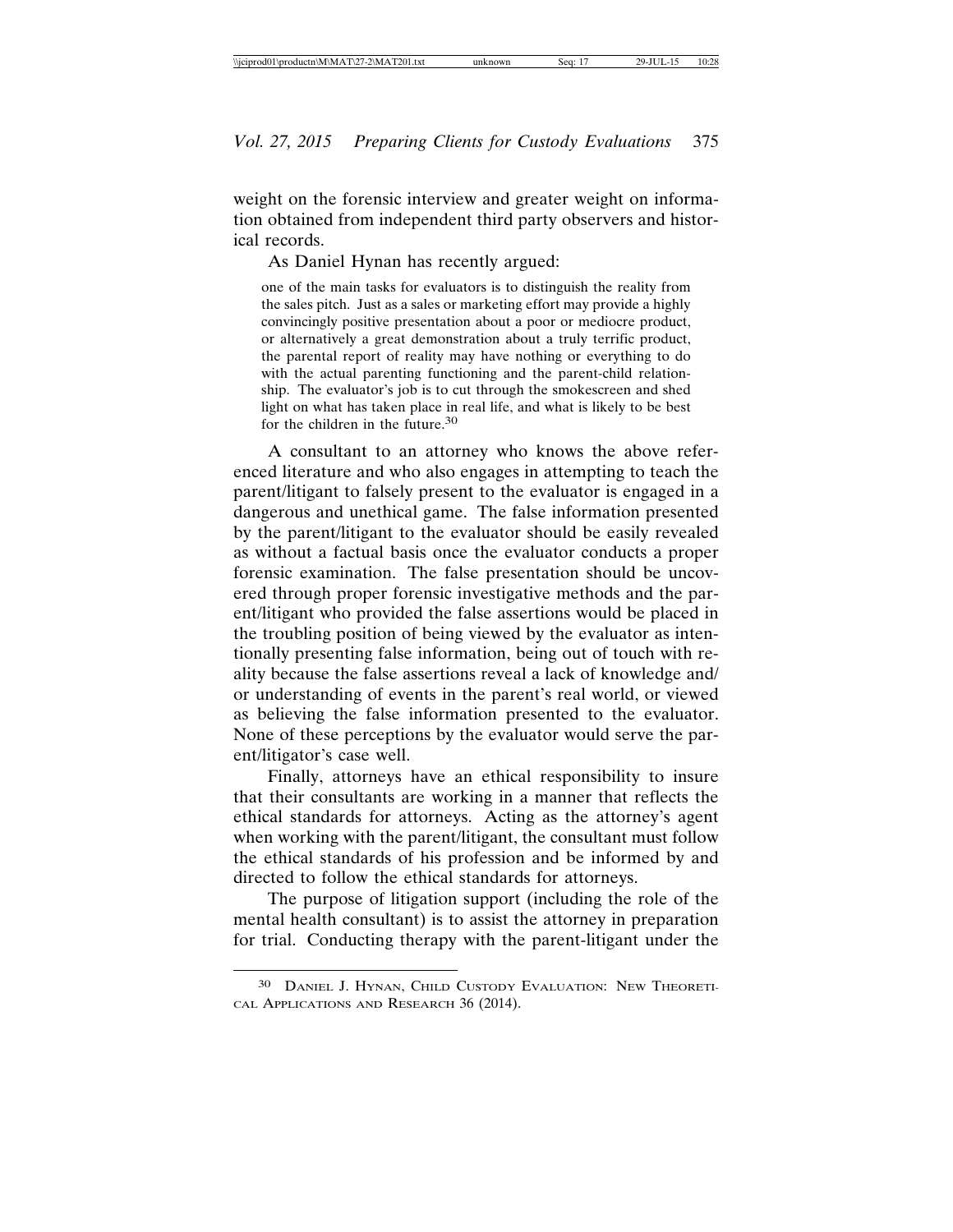guise of a consulting relationship is an inappropriate use of attorney work product doctrine. Therapy is intended to assist the parent to change behaviors or improve the quality of life. It is not intended to assist the attorney in trial preparation.

Attorneys' goal, however, is to be able to present their clients and their clients' cases in as favorable a manner as possible to the child custody evaluator within ethical professional practice limits. What appears clear from the current state of the literature is a consensus about not intentionally deceiving the evaluator or the court. What is unclear is any consensus about what defines other types of coaching or parent/litigant preparation that undermines the integrity of the evaluator's investigation process or the court's function. How would "strategic reasons" be defined?

#### B. *Identifying the Acceptable*

Little has been written about what is acceptable and ethical practice when assisting a parent-litigant involved in the child custody evaluation process. The few who have written about acceptable and ethical preparation practice paint with broad strokes, providing little guidance about how best to handle specific situations.

There is a difference between telling a parent/litigant what words to use to answer a question compared to assisting them to figure out how what questions are likely to be asked by an evaluator or by a cross examining attorney and how they can best present the true facts. It has been our experience that most parent/ litigants have given little thought to what are their parenting strengths and weaknesses and even less thought to how best to describe these strengths and weaknesses. They have, however, given much thought to the other parent's parenting weaknesses and have likely left a long trial of oral and written examples of how those weaknesses are described.

It seems far more difficult to identify what is acceptable in preparing parents who are involved in the child custody evaluation process. Defining what is and what is not acceptable behavior on the part of attorneys has been addressed by Dobrish. He argued that it is the attorney's job to assist the client in presenting his or her case in the best way possible.31

<sup>31</sup> Dobrish, *supra* note 1.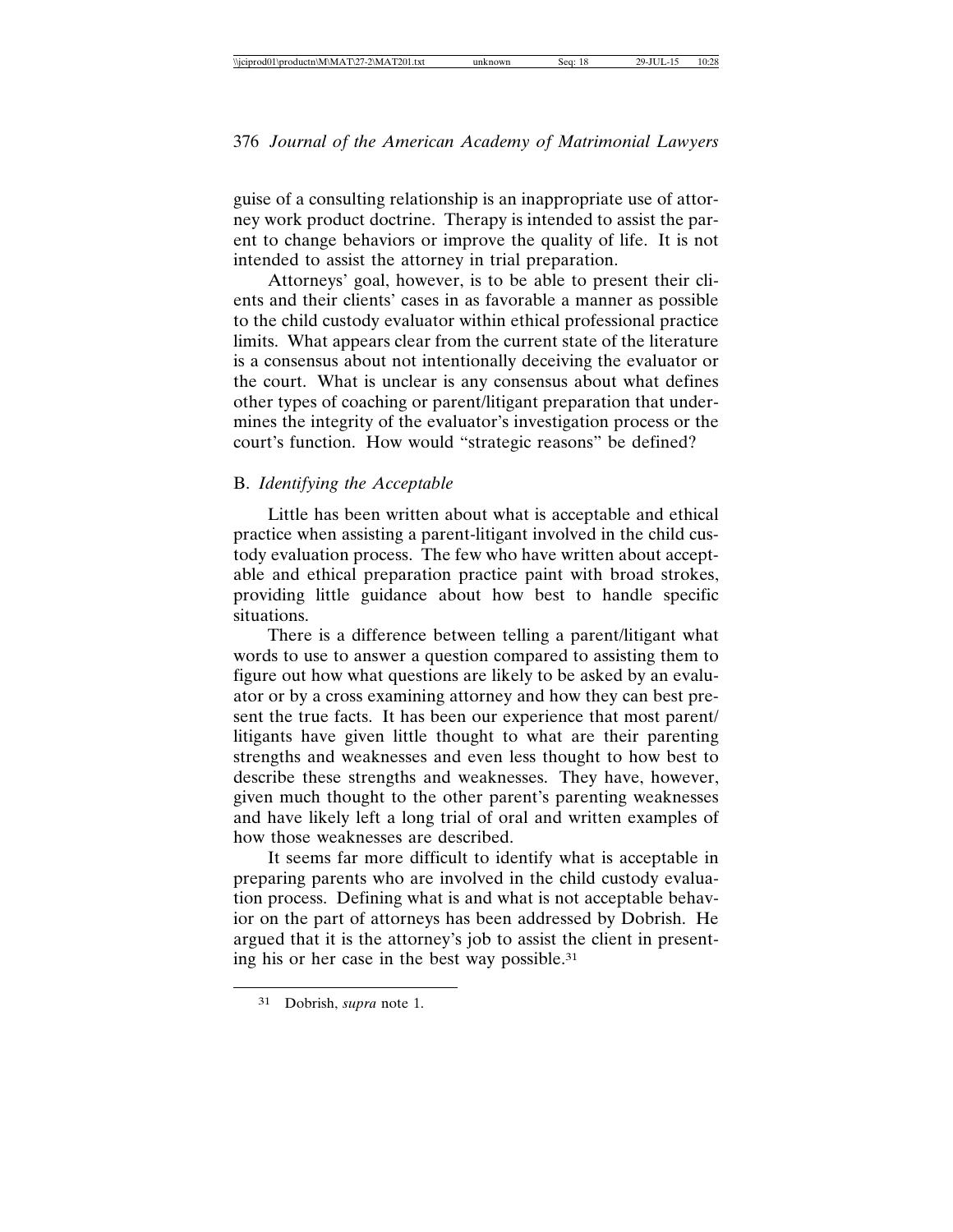An attorney does that by gaining an understanding of the circumstances, parsing out the favorable facts from the harmful ones, presenting the evidence in a way that highlights the strengths of the client's case, and arguing the law and facts effectively by showing that the law—coupled with the favorable facts—should yield a decision for the client. Essentially, the attorney's goal is to place the client in the most favorable light possible by assisting the client to be prepared, relevant, focused and free of the constraints that guilt, regret, mistrust and insecurity may have created. Lawyers representing clients in these contexts are seeing their clients at their very worst.32

Mental health consultants must take a more nuanced approach to assisting the attorney's client.

Hobbs-Minor and Sullivan paint with a broad brush when they describe mental health consultation to include "parent education and/or psychological support as the parent deals with the challenges and stresses of the divorce transition or child custody dispute[ ].33 The forensic services include sharing specialized child custody knowledge relevant to the various dispute resolution processes with the parent and the attorney."34

Martindale (2010) wrote persuasively:

There are litigants for whom the evaluative context generates a form of anxiety that interferes with their ability to be themselves and to respond in a reasonably articulate manner to questions. Mental health professionals who assist such litigants in dealing more effectively with their anxiety make it easier for evaluators to obtain accurate information and to witness more natural behavior when parent-child interactions are observed. Mental health professionals who help litigants to be themselves are not the problem.<sup>35</sup>

At least two important areas are left unexamined in the literature reviewed for this article about the role of mental health consultants in assisting attorneys whose clients are involved in the child custody evaluation process.36 One is *how* to assist parent-litigants to better manage their anxiety, apprehension, tension, or uncertainty, and the second is how to determine the line between appropriate client preparation and inappropriate coaching intended to create a false picture of the parent.

<sup>32</sup> *Id.*

<sup>33</sup> Hobbs-Minor & Sullivan, *supra* note 14, at 3.

<sup>34</sup> *Id.*

<sup>35</sup> Martindale, *supra* note 4, at 4.

<sup>36</sup> Hobbs-Minor & Sullivan, *supra* note 14, at 2; Schepard, *supra* note 7, at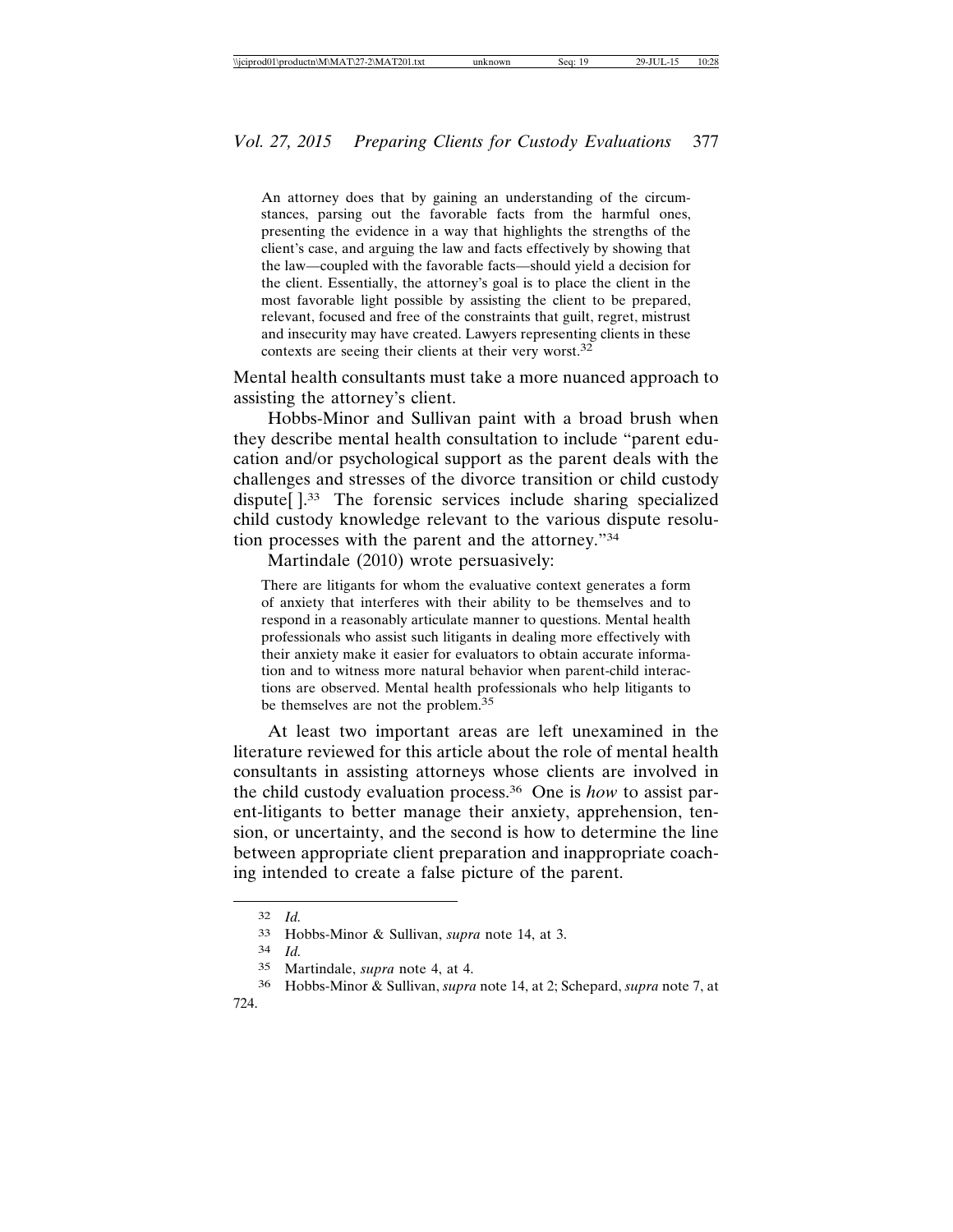Some parent-litigants come unprepared to attorney meetings. They may need structure to help create a narrative about who they are as a parent and how they interact with their children. Does assisting a parent to create an accurate narrative of their parenting behavior constitute appropriate or inappropriate influence? We believe that if the attorney or mental health consultant is able to guide the parent to develop a narrative using his or her own words, citing her examples of parenting behavior, and describing a true parent-child interaction, this would be an appropriate form of preparation. The purpose is to teach the parent how to better describe his/her actions in a clear and concise manner. Neither the attorney nor the mental health consultant is engaged in changing the facts of the parent's experience as a parent. Rather the goal is to help assemble the raw materials brought to the meeting by the parent and assisting in painting a clear and concise picture of how this person parents a particular child or children.

The custody evaluation process should not be a contest to determine who is the better storyteller, with the person who delivers the better narrative winning the custody prize. Instead, the custody evaluation process should be based, in part, upon independent, third party support for the parenting descriptions discussed during the interview process. When an attorney or mental health consultant assists a parent to more clearly and concisely explain parenting behavior or parent-child interactions and that interview-based narrative is supported by information obtained from independent, third party sources, such assistance makes it easier for evaluators to obtain accurate information.

Some parent-litigants come to their attorney's office with stacks and stacks of papers filled with examples of everything their children have ever done, everything their former spouse has done wrong, and everything they have ever done correctly. When they talk about their parenting behavior, they provide multiple examples of everyday parenting behavior that takes ten to twenty minutes per example. Listening to these parents talk about the excitement of their child discovering a butterfly for an hour and then follow that discussion with an IPad full of pictures screams for editing by the attorney or mental health consultant.

Assisting this parent to pare down the stacks of pages containing multiple examples of parent-child interaction he or she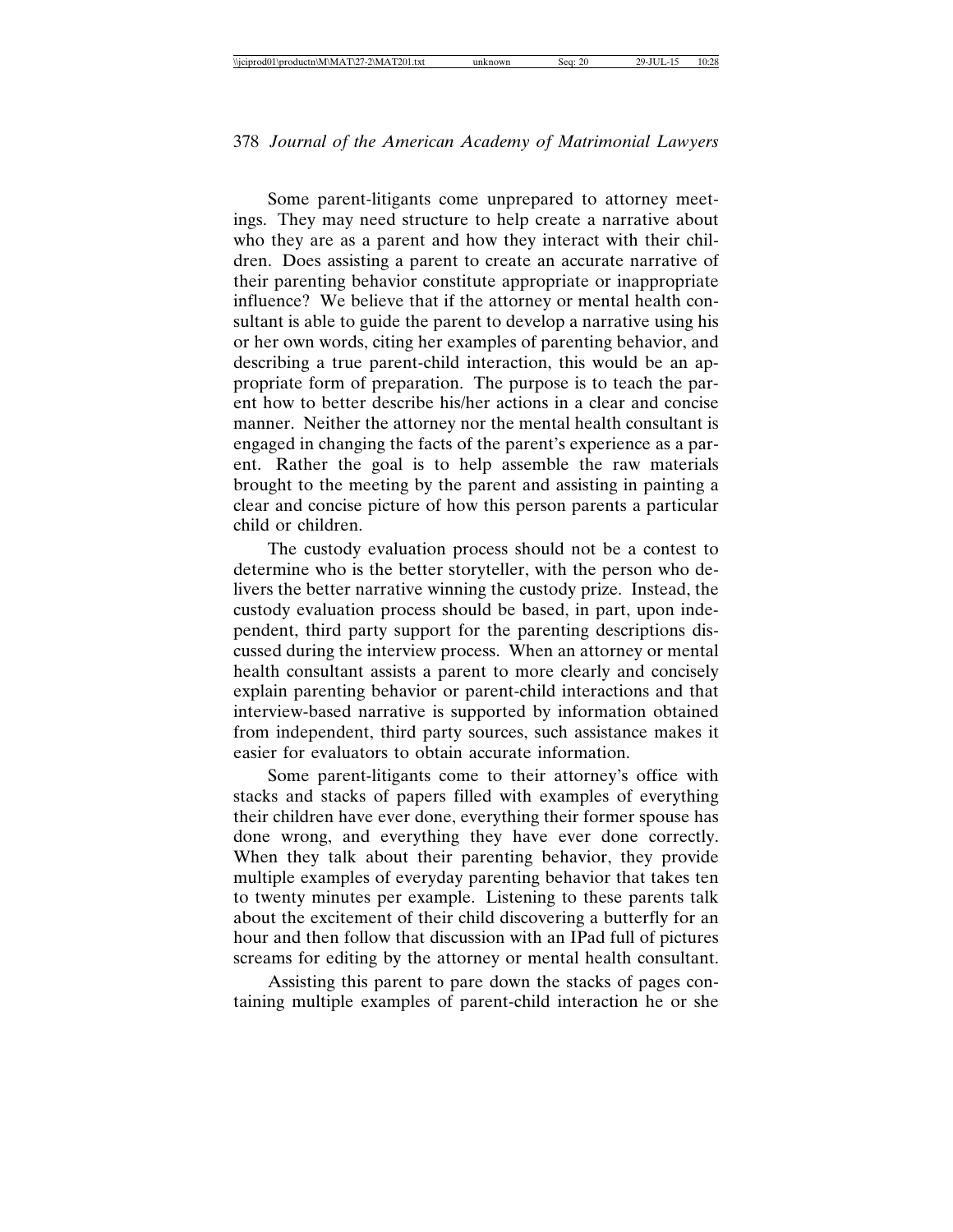wants the evaluator to review into a set of representative examples seems to be an appropriate preparation task. Or is it? Does the involvement of the attorney or mental health professional in assisting in the paring down process constitute inappropriate coaching? If the parent choses one set of examples and the attorney or consultant believes another set of examples are more appropriate for presentation to the evaluation, does that constitute inappropriate coaching?

If one takes the Dobrish position, attorneys who assist their clients in choosing the best stories to tell the evaluator are acting in their clients' best interests and acting in an ethical manner. If one takes the Martindale position, the mental health consultant may be engaged in deception because the parent's choice of what is and what is not relevant for the evaluator may be revealing.

It has been our experience as an attorney and a custody evaluator, work-product reviewer, and consultant to attorneys that evaluators do not have unlimited time to conduct their child custody evaluations and courts do not have unlimited time to hear testimony in a child custody dispute. Assisting the parent/ litigant to pare down examples of parenting and stories about parent-child interactions is, from the perspective of the attorney, absolutely necessary to properly represent the parent/litigant.

No professional consensus exists to guide attorneys and mental health professionals when these types of situations arise. Attorneys use their professional judgment to determine how best to present the parent's story in an honest, clear, and concise manner. Mental health consultants use their clinical judgment to determine how best to assist the attorney while also respecting the line between appropriate and inappropriate preparation.

It is our position that there are no definitive lines between acceptable and unacceptable client preparation practices that reflect a consensus across law and mental health, yet many attorneys and mental health practitioners believe that they know it when they see it.<sup>37</sup> Context often contributes to the blurring of lines. In a custody context, parents are encouraged to be open and honest with the evaluator. In a criminal context, the defendant has the right not to disclose information that may be selfincriminating. Attorneys and mental health consultants may en-

<sup>37</sup> Jacobellis v. Ohio, 378 U.S. 184, 197 (1964).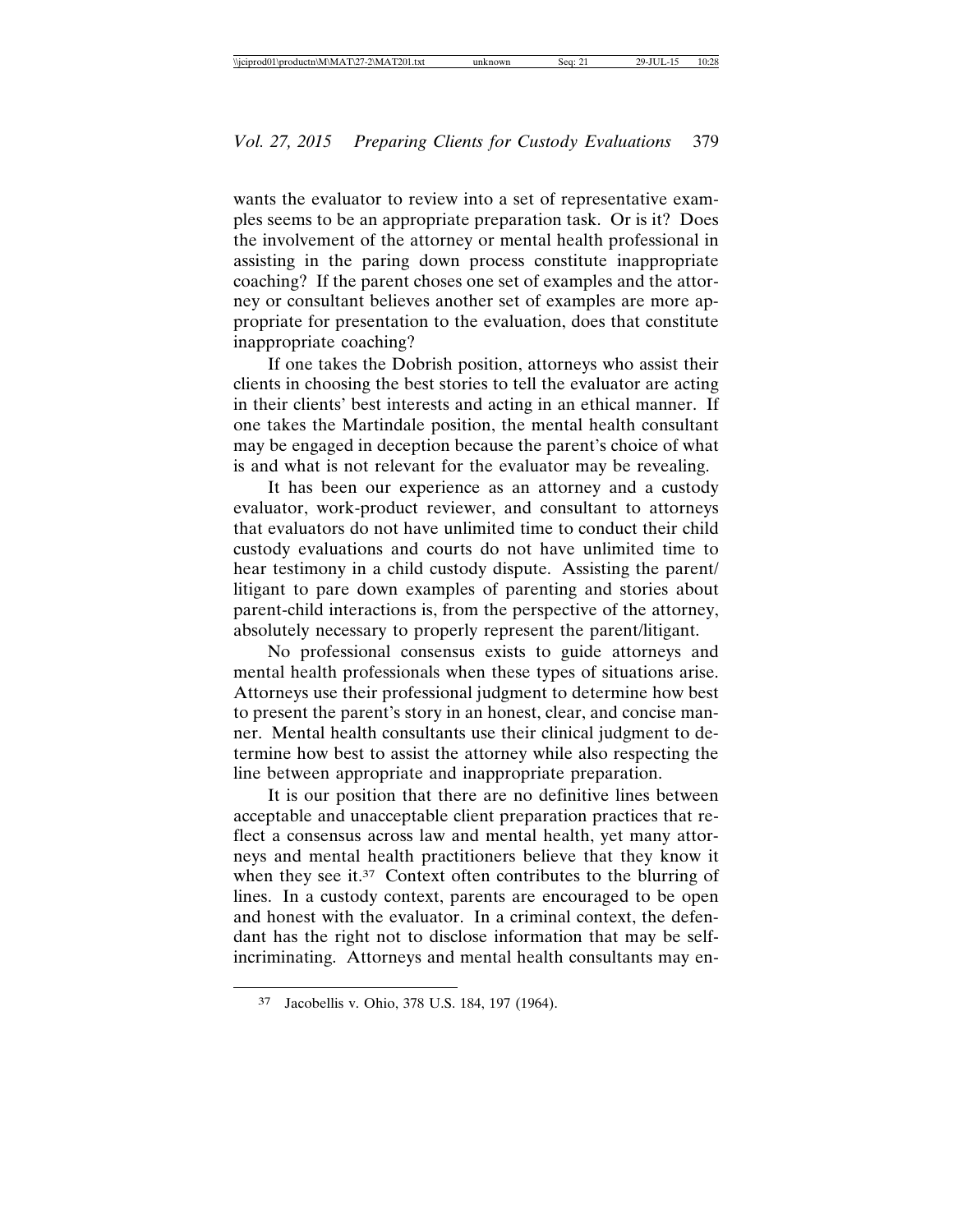gage in client-preparation for an evaluation, but the goals of the preparation are very different.

Some colleagues have bright-line rules about preparation of parents involved in the child custody evaluation process. Those who advocate for bright-line rules, however, have yet to define the line. The AFCC Child Custody Consultant Task Force identified four specific, unacceptable and unethical practices. These four practices seem to be fairly easy to identify in day-to-day work. They do not define the universe of inappropriate preparation behaviors. Further research needs to be conducted to identify additional areas of preparation that define other unacceptable and unethical practices.

Most members of the AFCC Task Force also identified seventeen acceptable practices. They included:

- 1. the child custody evaluation process, such as the role of the evaluator, the procedures typically used to conduct the evaluation, the kinds of information that is typically requested, the limits of the evaluation, general information about testing, and how the opinion may be used by the trial court;
- 2. developmental needs of children at different stages, including education about how children at various ages understand the events around them;
- 3. how a child's special needs may affect both parenting and planning for shared parenting;
- 4. effect of parental conflict on children, including different types of conflict and how a child can be buffered;
- 5. children's response to divorce and what factors impact it;
- 6. the pros and cons of different parenting plans and what factors to consider when establishing a plan;
- 7. attachment issues influencing parenting plans and access decisions;
- 8. types of services or interventions that might be helpful for a variety of situations, such as domestic violence, alienation, sexual abuse, or substance abuse;
- 9. the pros and cons of mediation or collaborative divorce;
- 10. factors that may lead a child to resist contact with a parent, including the role each parent may play;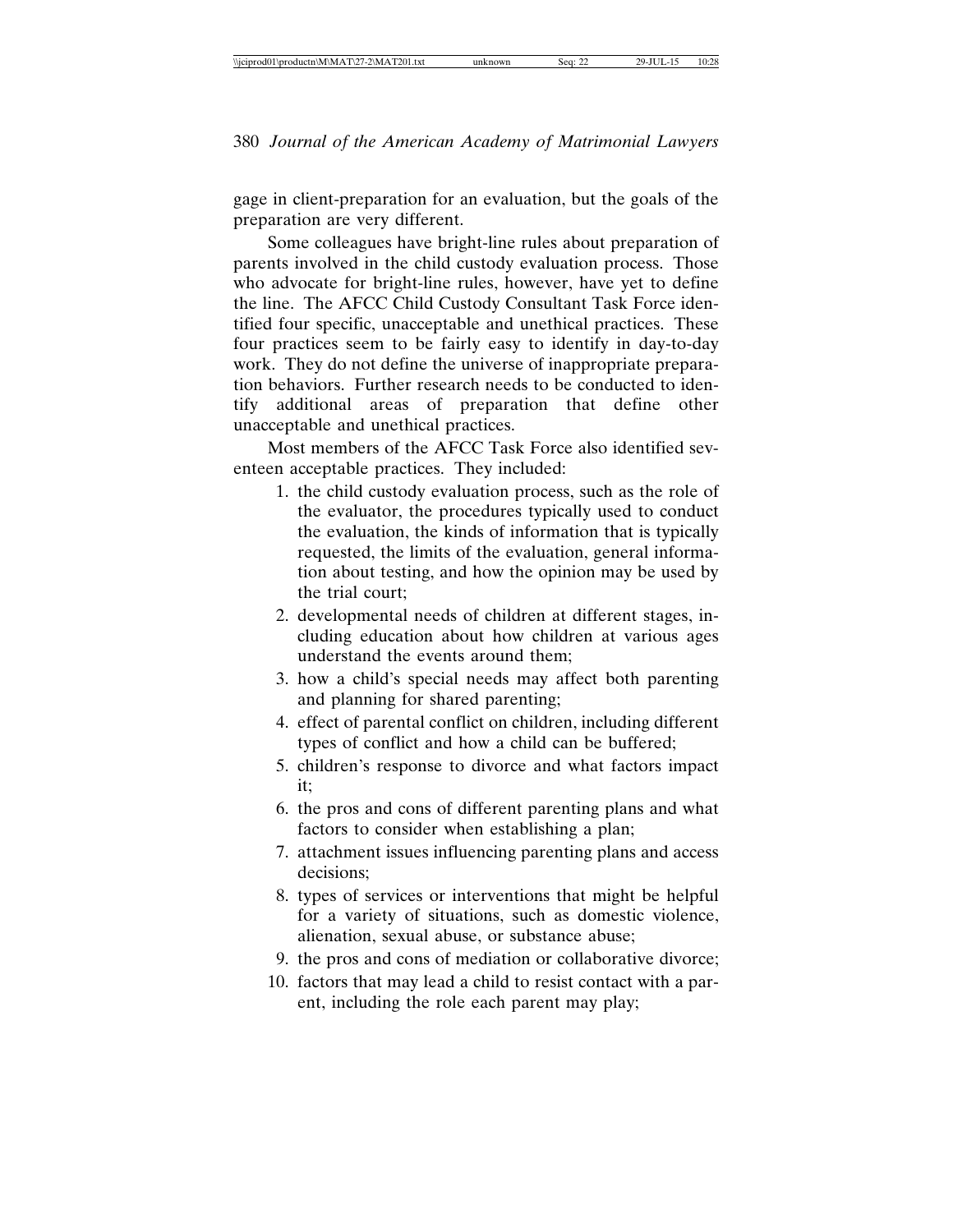- 11. the impact of relocation on children and how potential negative effects can be ameliorated;
- 12. reviewing documents, correspondence or records, including medical, school, employment, and criminal records, and discussing what is reviewed with the litigant;
- 13. assisting a litigant in selecting collateral sources of information to be contacted by the forensic mental health evaluator;
- 14. helping the litigant to understand the process of the forensic mental health evaluation to relieve some of the personal stress of going through it;
- 15. making referrals for outside services. For example, the consultant might discuss a litigant's difficulties with emotional regulation (e.g. anger management) or history of trauma and its impact on their heightened emotional arousal in interactions with the other parent or others, and make a referral for treatment;
- 16. consulting with the litigant to manage or create reasonable expectations, to identify and assess real concerns in the other parent, to organize and prioritize concerns, and to link requests logically to their history, prior concerns, and to the needs of the child or children in question; and
- 17. assisting the litigant with the development of a parenting plan for proposal to the other parent.38

The more challenging issues are also more nuanced. Is it appropriate for an attorney to help his client prepare answers for an upcoming interview session with a custody evaluator by developing a working framework for how to show that parent is the better custodial choice? Is it appropriate for the mental health consultant to even engage in such a discussion?

If it is okay for the attorney or mental health consultant to participate in such a discussion with the parent about who is the better custodial choice, is it appropriate for the attorney to suggest a phrase to be learned by the parent with the expectation that the phrase be used during the evaluation interview in describing her parenting? Is it appropriate for the attorney to

<sup>38</sup> Schepard, *supra* note 7, at 729-30.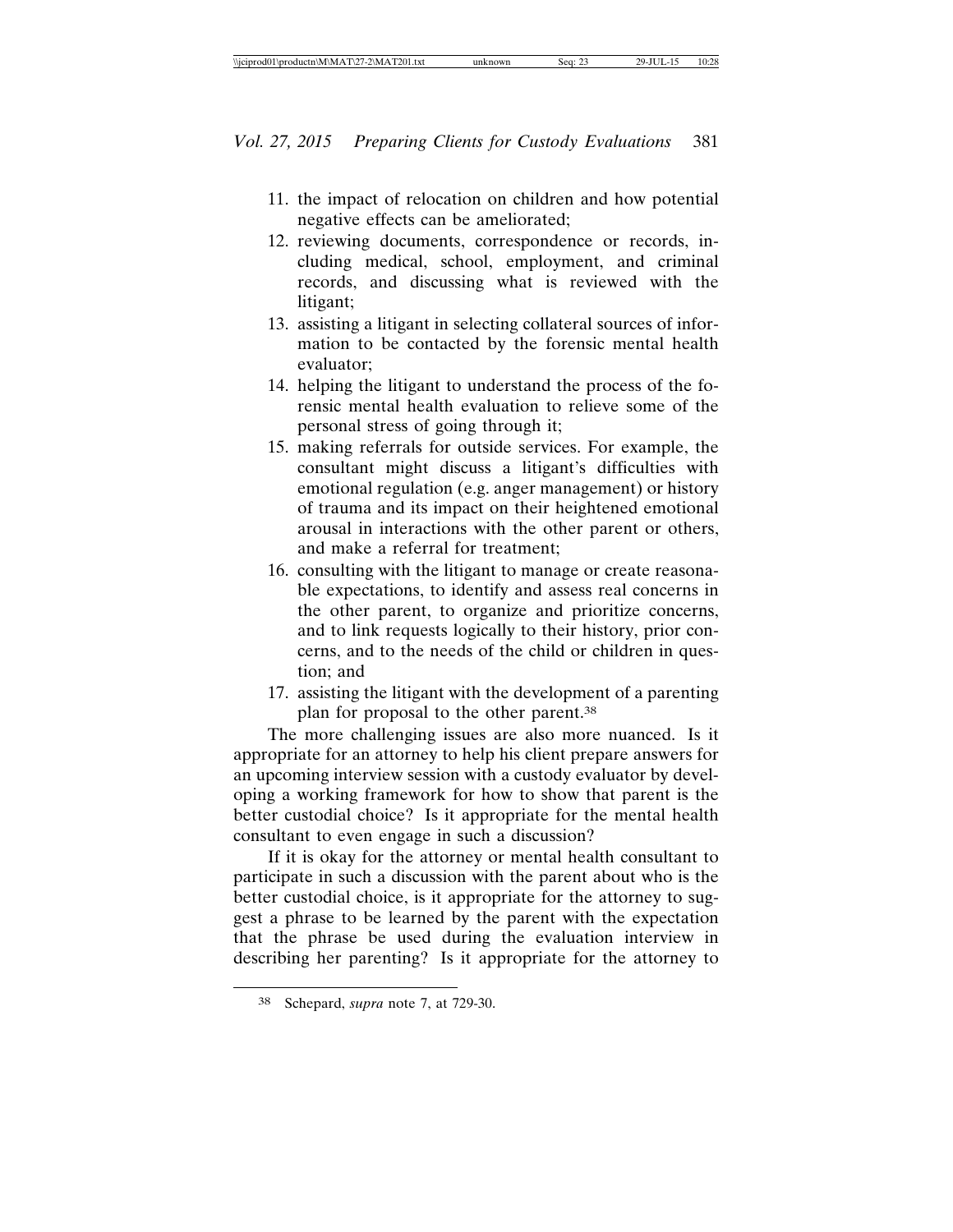suggest two complete paragraphs that the parent uses during the evaluation interview in describing her parenting? Where is the line between acceptable and unacceptable attorney influence?

Now enter the mental health consultant. Is it appropriate for the mental health consultant to suggest to the parent a phrase to be learned with the expectation that the phrase be used during the evaluation interview in describing her parenting? Is it appropriate for the mental health consultant to suggest to the parent two complete paragraphs that that the parent uses during the evaluation interview in describing her parenting? Where is the line between acceptable and unacceptable mental health consultant influence?

Finally, is it okay for the attorney to ask the mental health consultant to provide a phrase or several paragraphs about parenting that the attorney intends to pass along to the parent with the direction to memorize these ideas before meeting with the evaluator?

Is it inappropriate for the attorney to engage in discussion with the parent-litigant about what kind of parenting access schedule would be best for her children? Is it appropriate for an attorney to bring in a mental health consultant who educates the parent about current child development research and parenting access plans to assist the parent in understanding that her proposed parenting access plan is not consistent with current research or the best interests of children in the age group (s) of her children? If it is okay to assist in educating the parent about current research with the intention to help the parent consider a more developmentally appropriate parenting plan, is it appropriate for that discussion to occur prior to the parent meeting with the evaluator?

Dobrish asked:

[W]hy is it not acceptable for an attorney or adviser to encourage more or better involvement with a child in order to develop and maintain a better relationship merely because it would also make the parent look better in the eyes of the evaluator? There is no question but that many parents who were relatively uninvolved with their children become more involved after divorce proceedings begin. Greater involvement is a good thing. Greater involvement solely for the sake of impressing a judge or evaluator is postulated to be a bad thing—unless (perhaps) it results in greater involvement of a more permanent nature, which is always possible. . . Would it not be appropriate for an attorney to recommend to a client that he or she attend parenting clas-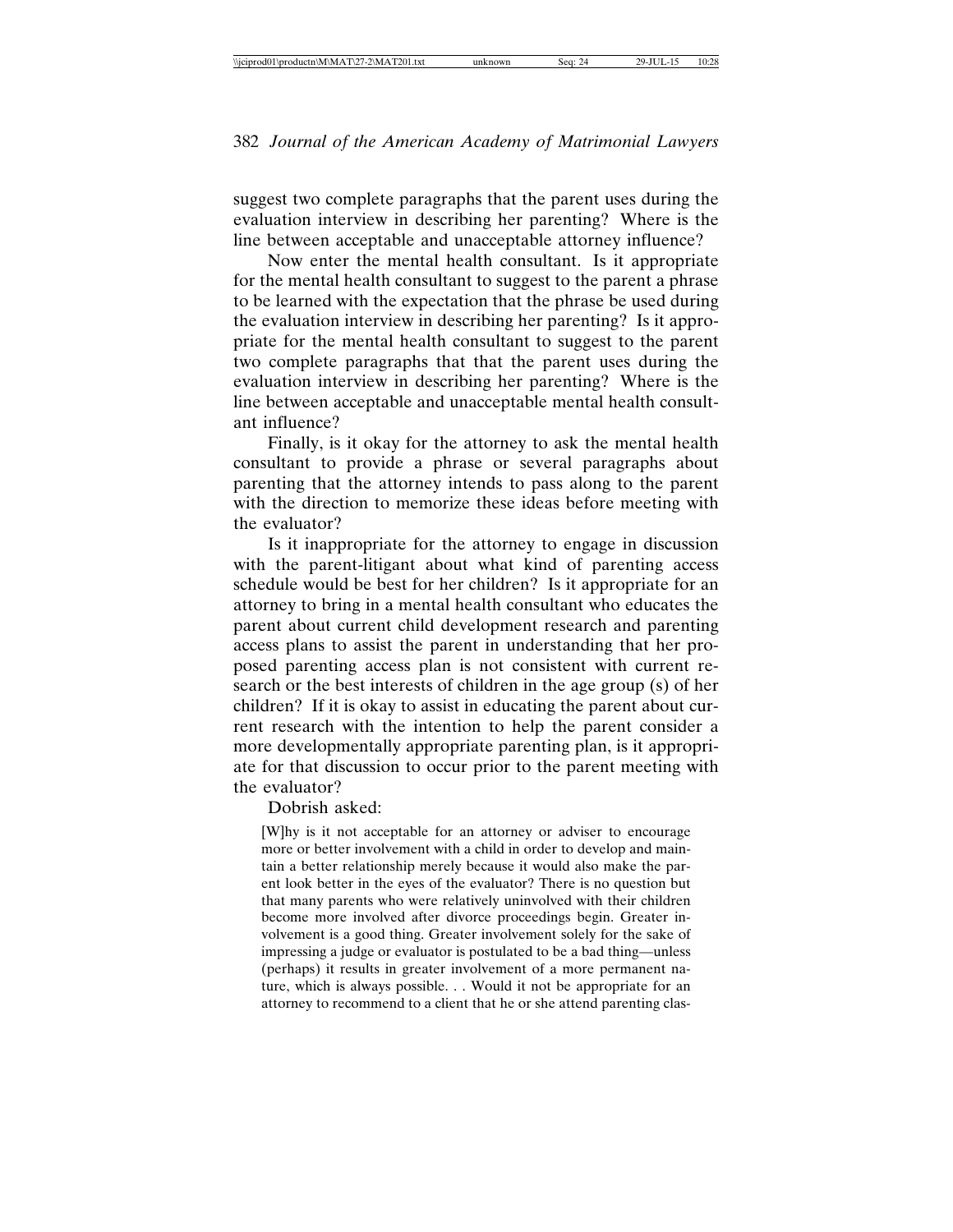ses, meet with child development experts, become more interested in the child's school, interests, friends, hobbies, talents, etc.; attend childrelated events, speak to the child's health care providers and, in general, become more involved in a child's life and more knowledgeable about child rearing and development? If this advice were taken six months before the institution of custody proceedings or six days after, would it make a difference?<sup>39</sup>

Among the many controversial issues surrounding the use of mental health consultants are who provides the information to the parent-litigant and when is that information presented? If a parent who has worked with a therapist prior to the onset of litigation and now is involved in custody litigation, is it appropriate for the therapist to recommend the parent participate in a parenting class? If the same parent is working with an attorney prior to the initiation of litigation, is it appropriate for the attorney to recommend the parent participate in a parenting class? If the parent is working with the attorney's retained mental health consultant, is it appropriate for the mental health consultant to recommend the parent participate in a parenting class?

It is likely that we can agree that it is a good thing for a parent to participate in a parent class to improve parenting skills. By itself and independent of the litigation context, a recommendation to attend parenting classes is a good thing.

Enter the litigation context. Looking solely at the timing of the referral to a parenting class, is it appropriate for an attorney to recommend the parent attending a parenting class six months before the attorney asks the court to order a child custody evaluation? Three months before? Simultaneous with the evaluation process? Prior to trial? Six months after trial?

Is it appropriate for a mental health consultant to recommend the parent attending a parenting class six months before the attorney asks the court to order a child custody evaluation? Three months before? Simultaneous with the evaluation process? Prior to trial? Six months after trial? Where do we draw the line between being helpful to the parent and being manipulative of the evaluation process? And, when do we draw that line – if such a line can be drawn in the first place?

Some may believe that it is the job of the attorney to indirectly try to manipulate the evaluation process. Others may

Dobrish, *supra* note 1.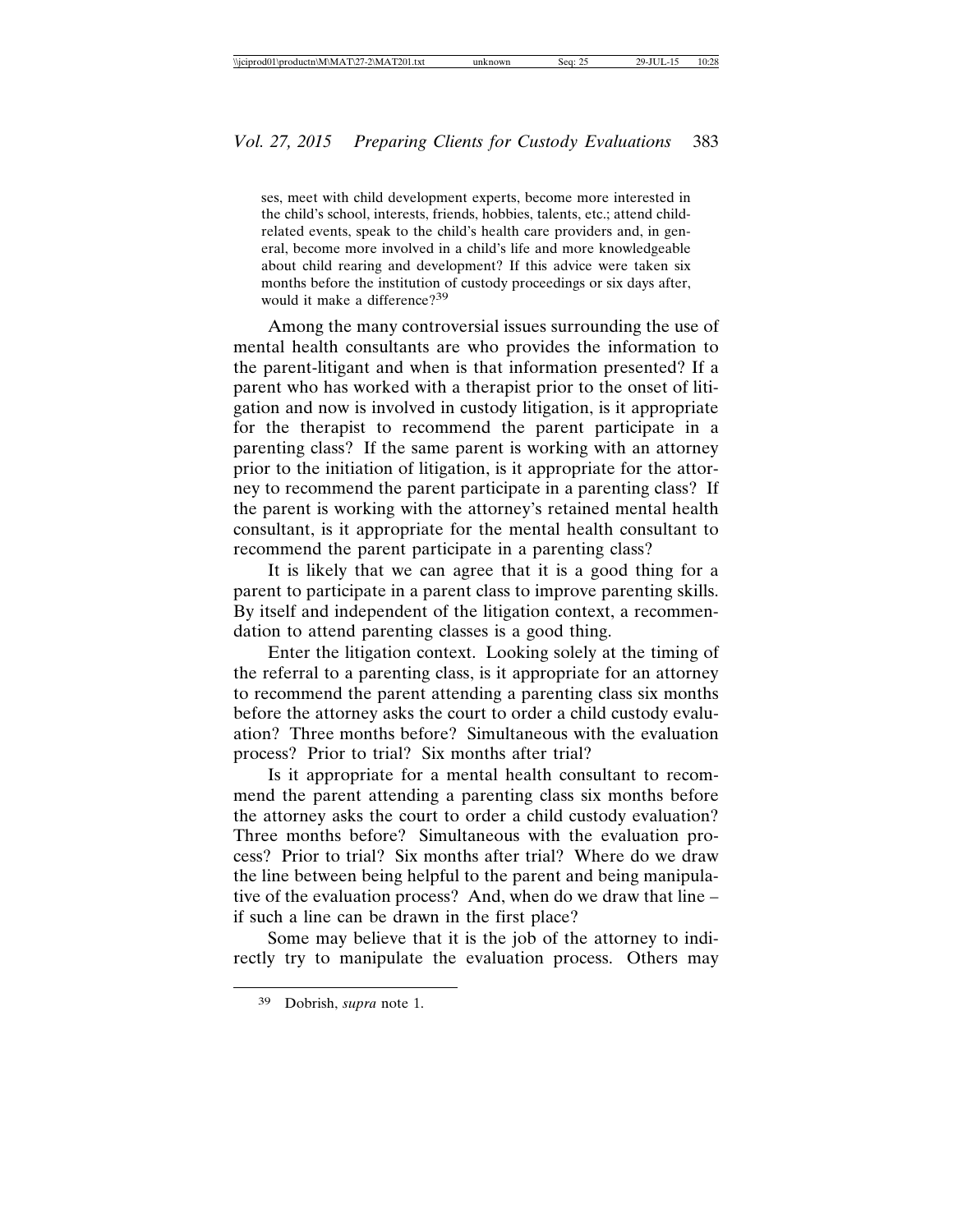think that attorneys have a duty to prepare their clients as thoroughly as possible so that they will present themselves in the best parental role they can under the circumstances. This is especially true if the parent/litigant has been the less involved parent with the children. What is unclear in day-to-day practice is how to identify the line between dressing up a client and trying to put lipstick on a pig.

Let us examine where the line may be drawn among some of the practices that were endorsed as acceptable by most on the AFCC Task Force. The Task Force identified as an acceptable practice for the mental health consultant to talk with the parent about "factors that may lead a child to resist contact with a parent including the role each parent may play."40 Does the mental health consultant provide only information about what the literature says? Does the mental health consultant apply the empirical literature to case specific factors in the parent-litigant's family system? What if the parent takes the literature-based information and applies it to her parenting resulting in changed parenting behavior?

Is it appropriate influence when the mental health consultant applies the empirical literature to the parent-litigant's casespecific family system resulting in the parent-litigant changing her parenting behavior? Is it appropriate for the mental health consultant to teach the attorney who then has a discussion with his client about the application of child development literature to the parent-litigant's case-specific family system resulting in the parent-litigant changing her parenting behavior?

Another acceptable practice identified by the AFCC Task Force is to discuss "the impact of relocation on children and how potential negative effects can be ameliorated."41 Again, we are faced with similar questions as posed above. Is it inappropriate influence when the discussion about the impact of divorce on children is applied to the specific facts of the current case and results in the parent-litigant changing her behavior? Is it inappropriate influence when a parent-litigant takes from such discussions an understanding of the need to take immediate steps to

<sup>40</sup> Schepard, *supra* note 7, at 730.

<sup>41</sup> *Id.* at 730.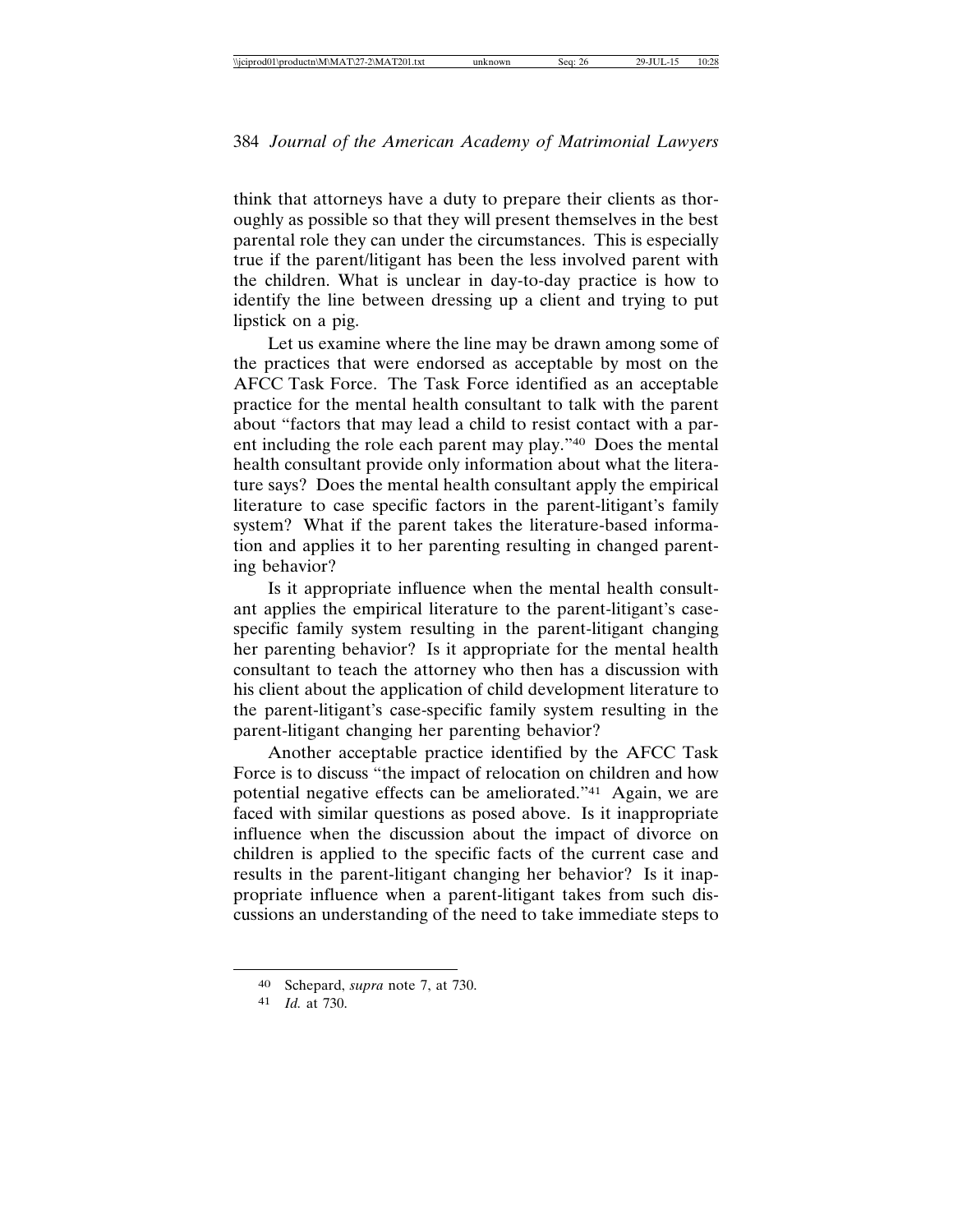better protect the children from the potential negative effects of a relocation?

The reviewed literature speaks in one voice about the inappropriate and likely unethical practice of influencing the evaluation process for strategic purpose. It is viewed as inappropriate practice when the question "*Why* engage in parent-litigant preparation?" is answered by indicating an intention to present false information to the evaluator (or court) or to strategically misrepresent who the parent is and how the parent parents to the evaluator (or court).

As discussed above, however, is "W*ho* delivers the message to the parent-litigant?" important (i.e., attorney, consultant, therapist)? Is *"When* is the message delivered to the parent-litigant?" important (i.e., prior to considering an evaluation, just before an evaluation begins, during an evaluation, prior to trial, during trial)?

#### C. *Murky Models with Honorable Intentions*

There are some scholars who describe acceptable practices that we believe are inappropriate when placed under the umbrella of a mental health consultant working under work-product doctrine. One such example is the model offered by Hobbs-Minor and Sullivan who describe a role in which the mental health consultant

becomes an ally and part of the matrimonial 'home team' when hired by the attorney. The mental health consultant partners with the parent and teaches practical tools and strategies to manage conflict and prioritize children's needs. As an ally, the mental health consultant is better able to access the parent's defenses and teach him or her to become a more effective parent and co-parent. This 'home team' approach creates safety for parents to reveal vulnerabilities, let down defenses, confront unrealistic expectations, and learn to make more effective choices for their children. "Ultimately, the goal of mental health consultation is to assist the parent to learn to make emotionally intelligent and well-informed decisions that are in the best interest of their children."42

Federal Rule of Civil Procedure 26(b)(3)(A) makes it clear that documents produced by non-attorneys may enjoy the protection of work product privilege:

<sup>42</sup> Hobbs-Minor & Sullivan, *supra* note 14, at 5.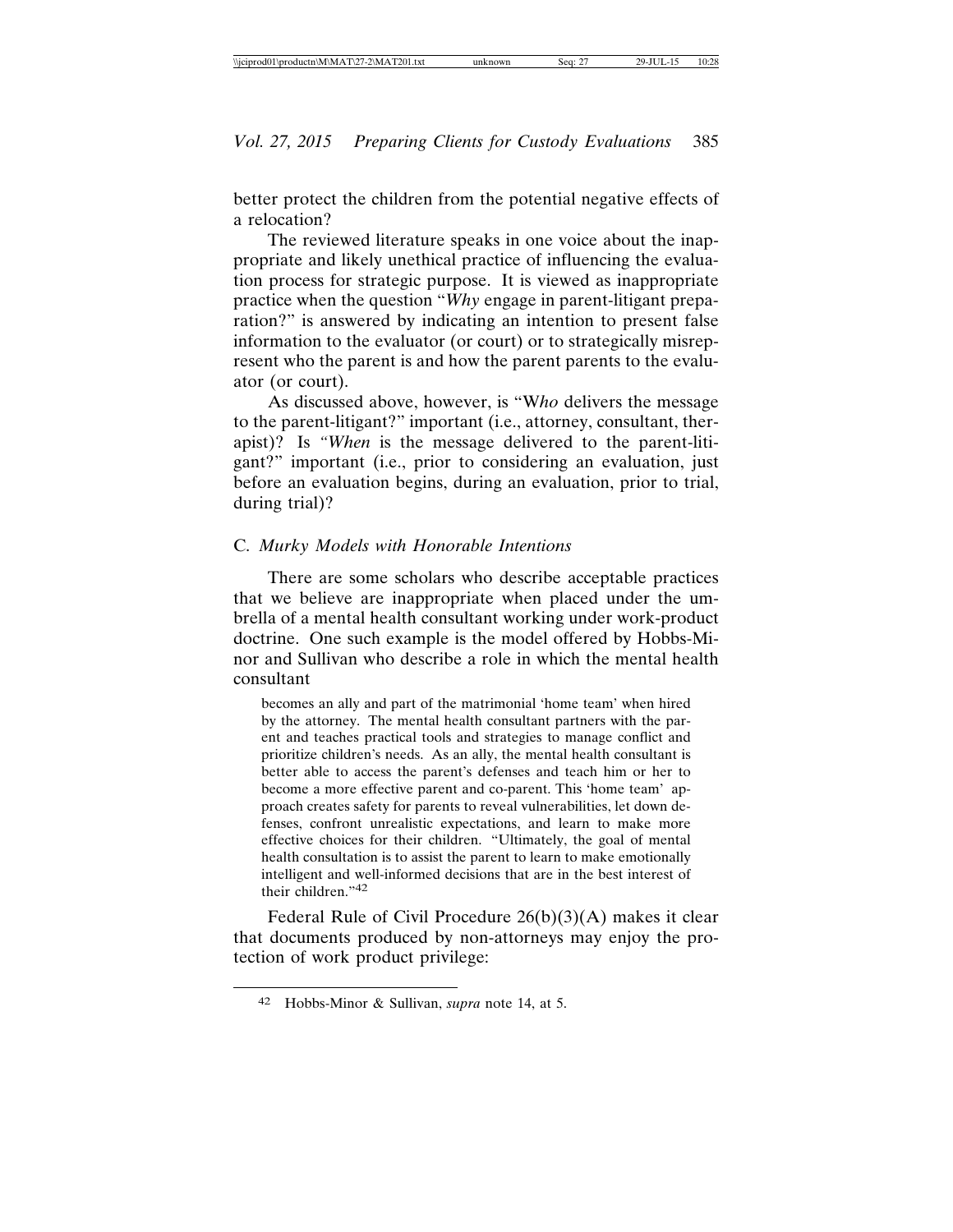(A) *Documents and Tangible Things*. Ordinarily, a party may not discover documents and tangible things that are prepared in anticipation of litigation or for trial by or for another party or its representative (including the other party's attorney, consultant, surety, indemnitor, insurer, or agent).43

The party claiming the work product privilege must prove that the materials are:

- 1. Documents and tangible things;
- 2. Prepared in anticipation of litigation or trial; and
- 3. By or for the party or by or for the party's representative.44

When a mental health consultant works directly with a parent with the intent of helping the parent to improve her parenting, we contend that such preparation is not intended to be used in anticipation of litigation. Such preparation is intended to assist the parent, not assist the attorney. Since the Hobbs-Minor and Sullivan model's ultimate goal "is to assist the parent to learn to make emotionally intelligent and well-informed decisions that are in the best interest of their children,"<sup>45</sup> such assistance is not intended to assist the attorney in preparation for litigation.

One of us (JN) believes that what Hobbs-Minor and Sullivan advocate would be of great assistance to attorneys who are charged with representing their client to the best of their ability and to strenuously advocate their client's case. The Hobbs-Minor and Sullivan model would likely serve the best interests of the children because it helps the parent to become a better parent.

This is not to say that such collaboration between parent and mental health professional may not provide useful information to the parent about becoming a better and more effective parent or to engage in more constructive co-parenting communication. The concern of the other author of this paper is that it is outside the scope of work product for a mental health professional to work with a parent involved in litigation to "assist the parent to

<sup>43</sup> FED. R. CIV. P. 26(b)(3)(A).

<sup>44</sup> *Id.*

<sup>45</sup> Hobbs-Minor & Sullivan, *supra* note 14, at 5.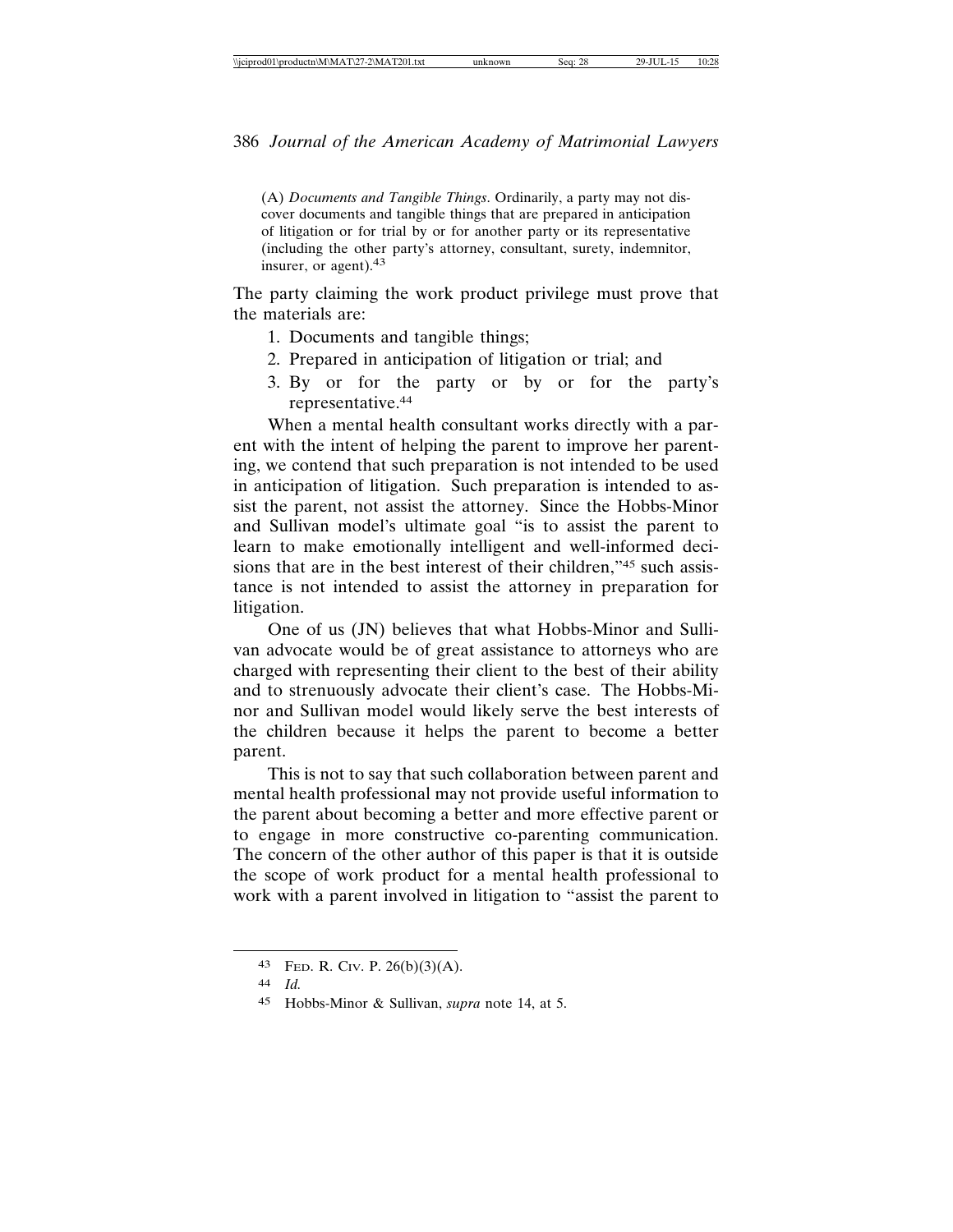learn to make emotionally intelligent and well-informed decisions" about parenting and co-parenting.<sup>46</sup>

Another murky area may be reflected in the consultant's loyalty to two masters: the attorney by whom they are retained and the best interests of the child. Kaufman discusses the need for mental health consultants to "strive to understand the best interests of the child."47 He emphasizes that mental health consultants "always bear responsibility to the best interests of children. . . . What is more difficult is for the FMHP consultant to not get so swept up in meeting the needs of the attorney and the parent that some understanding of what is best for children is lost in the mix."48

We agree with Kaufman's view about keeping focus on the best interests of children, yet Kaufman does not provide examples of how to implement such focus. For example, a mother is unaware of her significant contribution to undermining the relationship her child has with the biological father. The consultant identifies how the mother is undermining the child's relationship with the father. Does the consultant raise these concerns with the mother? If so, how specifically should these observed concerns be articulated? If the mother's parenting behavior changes as a result of this discussion, does this constitute the type of "coaching" about which there is such controversy?

Should the consultant wait until after the mother completes her child custody evaluation before sharing concerns about the mother's behavior? Waiting until after the evaluation is over helps to insure that the mother's behavior is unchanged by consultant-influence. On the other hand, the child continues to be exposed to parenting behavior that is contrary to her best interests.

The attorney is ethically bound to advocate the client's best interests and that would likely include informing the mother about the consultant's observed concerns about the parent's undermining behavior. Does the sharing of this information consti-

<sup>46</sup> The Hobbs-Minor and Sullivan model raises other questions about the role of mental health professionals in assisting parents engaged in custody litigation, however, those questions and exploration of their answers are beyond the scope of this paper.

<sup>47</sup> Kaufman, *supra* note 2, at 27.

<sup>48</sup> *Id.*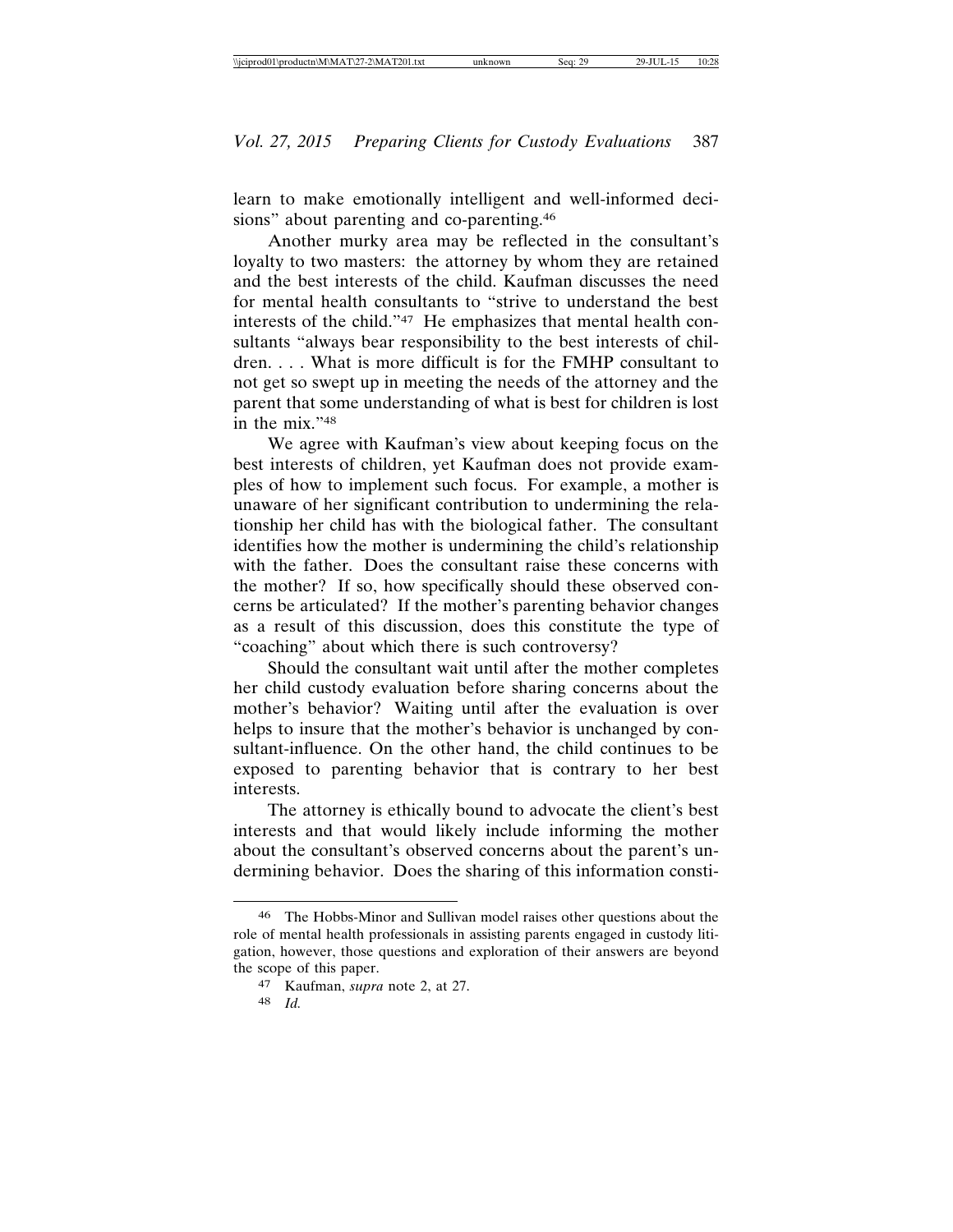tute inappropriate client preparation practice? If the mother changes her parenting behavior as a result of the discussion with the attorney, is this an example of inappropriate preparation practice?

We agree with Kaufman's conclusion about the importance of thoughtful consideration. There is no one "right way" to address many of the challenges faced by mental health consultants involved in family law litigation. Mental health consultants should "take the time needed to understand the case in depth that it warrants, tease out the separate needs of the attorney and the parent, and delineate how the consultant can and cannot be helpful."<sup>49</sup> Yet, there are no clear cut rules about how best to implement actions *after* thoughtful consideration.

Defining the line between appropriate and inappropriate parent/litigant preparation involved in the child custody evaluation process is like a projective technique. Some people tend to see lines where others do not; some people tend to hold expectations for assistance where others do not. Given the complexities and nuances of parent/litigant preparation needs, it may be that we – the attorneys and mental health consultants involved in the actual work – are guided by our individual sense of right and wrong and the professional guidance provided by our respective national and state associations and organizations.

#### D. *Red Line/Green Line Challenges*

Although the AFCC Task Force identified "[R]ehearsing a litigant's response to questions on standard psychological tests" as an unacceptable practice,50 there are some data to suggest that attorneys view preparing their clients to take a psychological test as an appropriate practice. According to a recent study, attorneys believe they have a responsibility to discuss what is involved in psychological testing before they refer their clients for such testing.51

Tara Victor and Norman Abeles reported that over 33% of the law students and almost 50% of the practicing attorneys sur-

<sup>49</sup> *Id.*

<sup>50</sup> Schepard, *supra* note 7, at 729.

<sup>51</sup> Tara L. Victor & Norman Abeles, *Coaching Clients to Take Psychological and Neuropsychological Tests: A Clash of Ethical Obligations*, 35 PROF. PSYCHOL.: RES. & PRAC. 373, 373 (2004).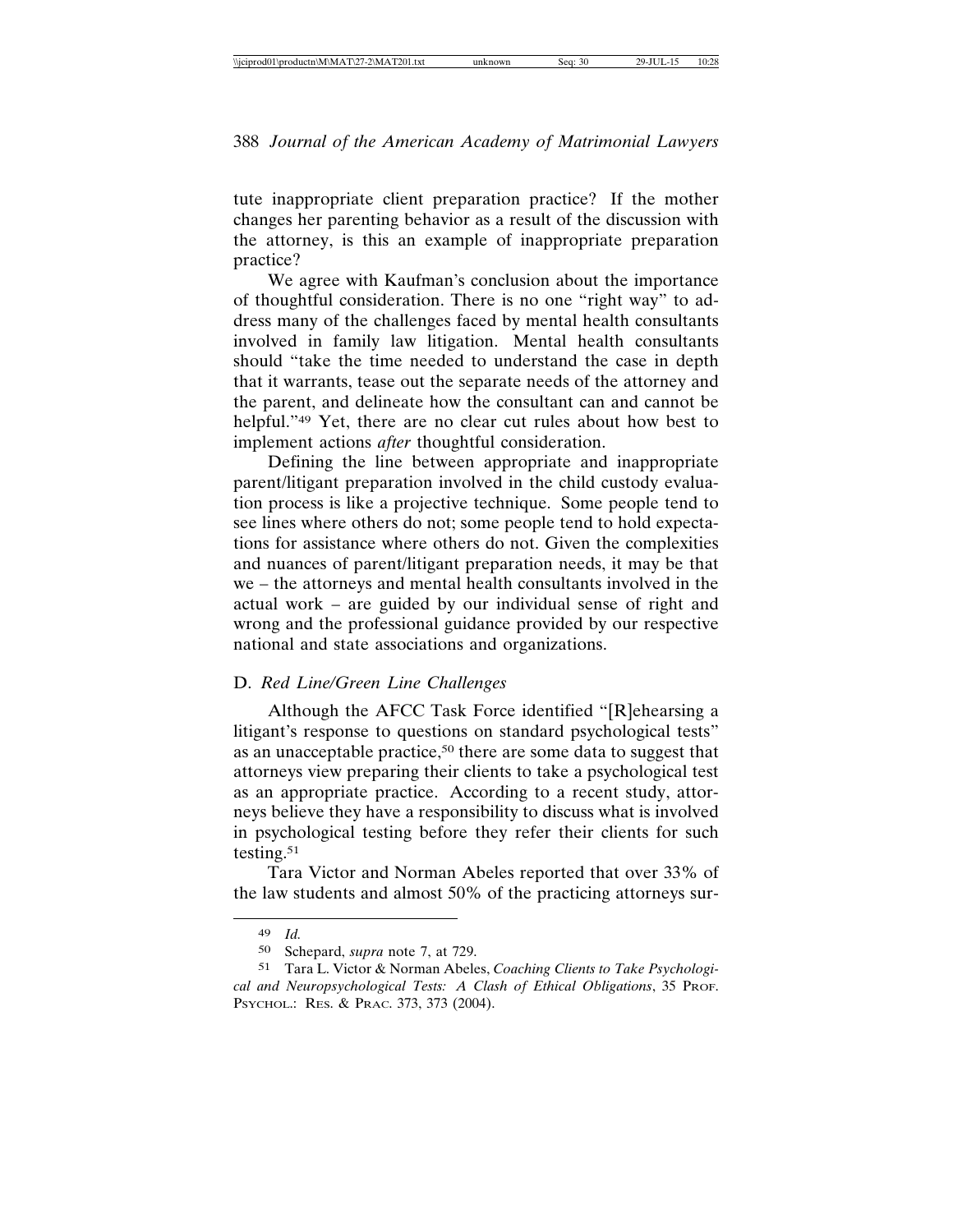veyed believed that clients referred for testing always or usually should be informed of validity scales on tests.<sup>52</sup> This finding is of great concern in light of studies demonstrating that validity scale information helps malingerers avoid detection and informing test takers about the existence of validity scales on a test changes test taker behavior.

In contrast to the attorney data about the appropriateness of preparing clients to take psychological tests, talking to parentlitigants about how to take a test or informing them about validity scales on tests should be a bright red line for psychologists. Providing test takers with information about validity scales is in violation of the ethical principles that guide psychologists regarding test security.

### **IV. Summary and Conclusions**

As of the writing of this article, there is little, if any, empirical information available about what attorneys and mental health consultants do to help prepare parents who are engaged in the child custody evaluation process. Courts are unable to discover the nature of the client preparation because such preparation is shielded by work-product doctrine. We believe it is important that research focus attention on the specific methods and procedures of client preparation employed by attorneys and mental health professionals.

We have attempted to raise awareness of the ambiguous and unanswered questions about the role of attorney and mental health consultants engaged in assisting parent/litigants who are involved in the child custody evaluation process. Our conclusion after reviewing the literature and discussing these interesting and complex issues with colleagues is that the state of the art addressing parent/litigant preparation has many more questions than answers. We hope that as a result of the questions that we raised in this paper some attorneys and mental health professionals will be motivated to conduct additional research and to examine more deeply in scholarly debate within the peer-reviewed literature the complexities of these issues.

52 *Id.*